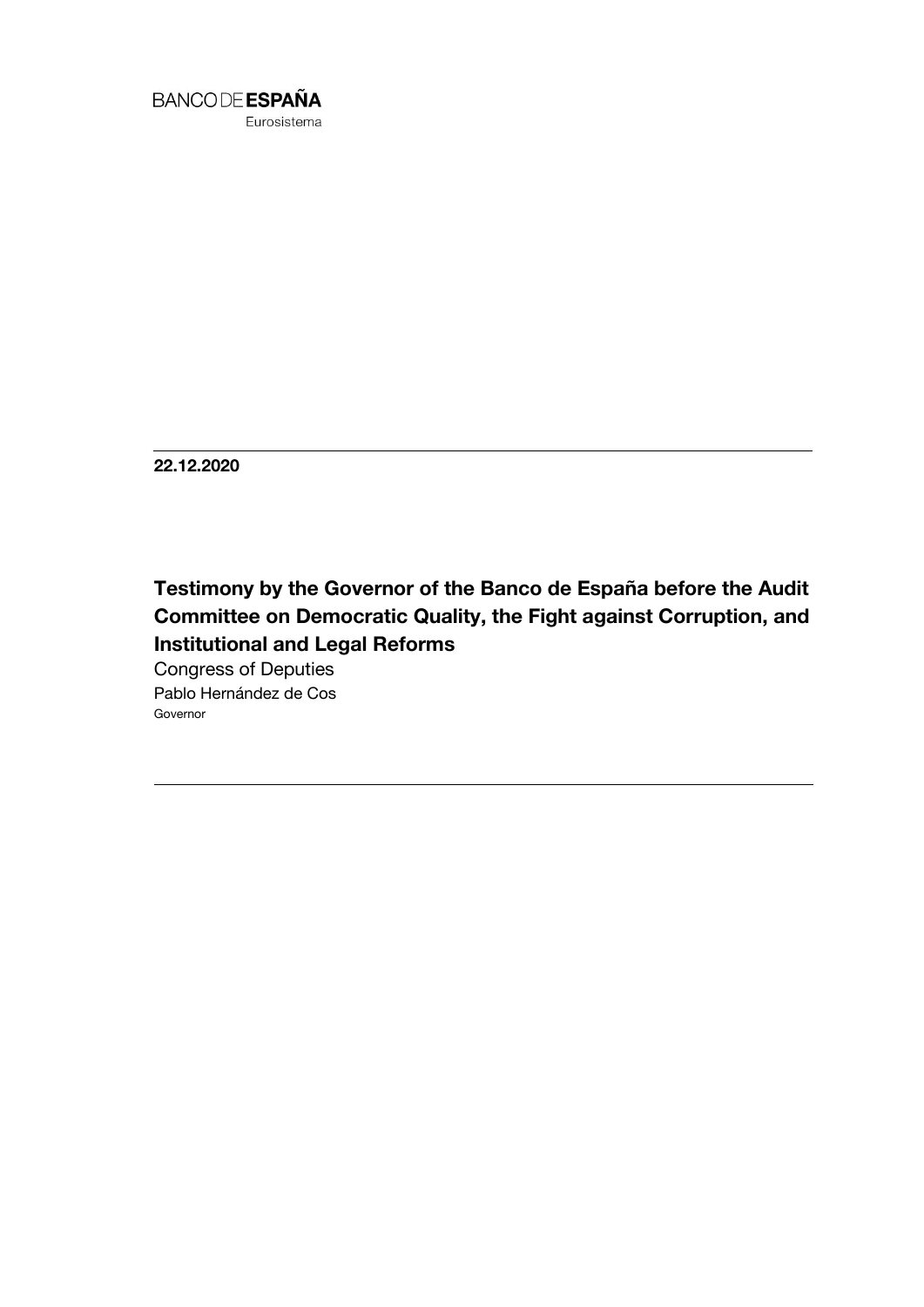Ladies and gentlemen,

I appreciate your request that I should appear before this Audit Committee on Democratic Quality, the Fight against Corruption, and Institutional and Legal Reforms to address the question of the impartiality and autonomy of independent economic authorities.

Allow me to take as a starting point for my address the importance the economic literature has attributed in recent decades to the **quality of institutions**, as a linchpin of economic development and growth.

As part of this broad notion of the quality of institutions, **independent agencies** – over which governments have no controlling or management powers – are particularly important for achieving certain goals. Indeed, in some areas of the economy independent institutions have a long-standing tradition in market economies and are a basic pillar of their institutional structure.

The rationale behind such institutions lies in **considerations of general interest**, with the conviction that independence allows a greater benefit to be had for society than that which would be attained were powers assumed directly by political authorities.

Independent agencies acquire this status **by decision of the maximum political authorities of the State (parliaments**), and are given a remit in **specific decision-making areas** (for instance, monetary policy for central banks) and a legal framework to decide and act independently in the matters under their purview.

The public interest objective underlying the status of independence leads me to view it as a **value that should be preserved and strengthened,** for the benefit of properly fulfilling the mission with which the agency has been entrusted and, thereby, of greater social well-being.

In any event, independence **should be accompanied by guarantees as to the professional competence and personal integrity of the members of the independent body,** especially its senior officials, and as to the **controls** to which it is subject **and its accountability**. To attain these guarantees, controls and accountability, action must be taken on selection, appointment and dismissal procedures for individuals in management and governance positions in the independent body, on the transparency of conduct and results, and on the governance of the institution.

I shall commence by reviewing the arguments that justify the independence of economic authorities and supervisors. I shall then address the elements that give shape to an institution's formal independence, and their specific configuration in the case of the Banco de España. Thirdly, I shall offer my thoughts on the status of independence as a necessary, but insufficient, condition for independent agencies. I shall then highlight potential ways to strengthen the independence of the Banco de España, moving on thereafter to identifying potential improvements to the financial supervision model in Spain. Lastly, I shall refer to our institution's control mechanisms and transparency standards, and certain governance aspects.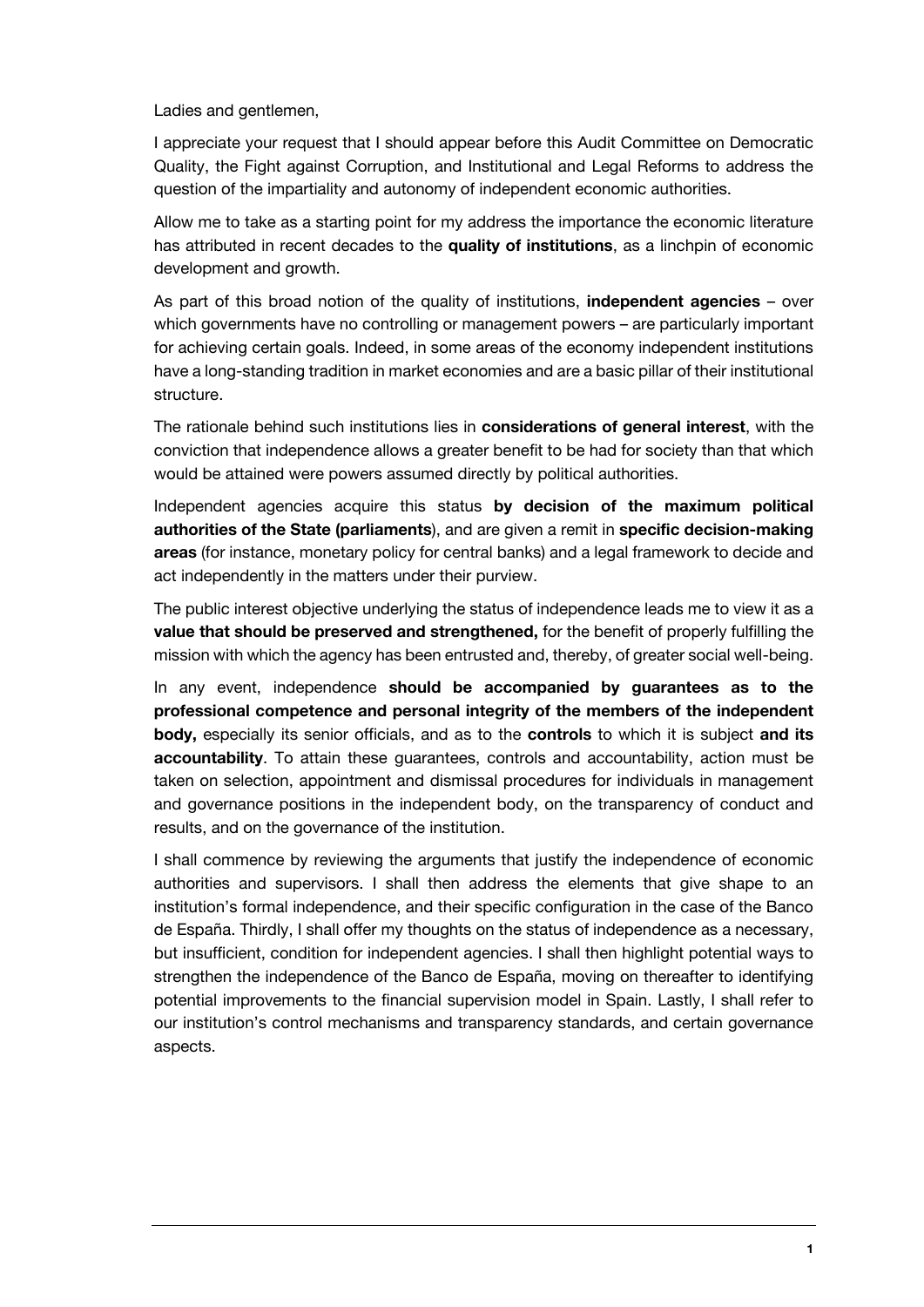## **1 The value of independence in economic authorities and supervisors**

In the area of the economy, monetary policy and financial supervision are two of the spheres habitually occupied by independent institutions in the developed countries.<sup>1</sup> In our case, for the euro area, the European Central Bank (ECB) – of whose system the Banco de España is a part – is the independent monetary authority whose primary objective is to maintain price stability (see Annex 1). Moreover, the Banco de España has, among other functions, regulatory and supervisory responsibilities for the banking sector (the ECB has also assumed these responsibilities in respect of significant institutions). It is also responsible for the stability of the financial system as a whole, the preventive resolution of financial institutions (in the framework of the European Single Resolution Mechanism), the protection of bank customers, the supervision of payment services providers and the correct operation of payment systems and market infrastructures. Further, it advises the Government, produces reports and studies and compiles and publishes statistics relating to its functions.

The National Securities Market Commission (CNMV) is the independent agency entrusted with the oversight and inspection of Spanish securities markets and the activity of all securities market players. Other areas of the economy are also habitually covered by independent agencies. Cases in point, to name a few, are the defence of competition and the regulation of specific industries, such as energy and telecommunications (under the responsibility of the National Markets and Competition Commission – CNMC – in Spain), the auditing of public sector accounts and economic management (carried out by the Spanish Court of Auditors) and, a more recent development, effective compliance by the general government sector with the principle of budgetary stability (the preserve of the Independent Authority for Fiscal Responsibility, AIRef).

As I stated, the ultimate aim of assigning these functions to independent agencies is to obtain an institutional design that ensures a greater level of collective well-being. In this respect, allow me to begin by recalling the main reason why the control of inflation was assigned to independent monetary authorities in a large number of economies. The argument is what the economic literature calls "**time inconsistency**", which highlights the role of expectations in agents' behaviour. I believe price stability unquestionably enhances economic growth and improves well-being in the long run. However, if the monetary authority is not independent and, having regard to other more short-term goals, uses monetary policy to stimulate demand repeatedly and above what would be consistent with its inflation objective, an inflationary bias is generated. In the short run higher levels of economic activity and employment can be attained, but the costs emerge later. The inflationary bias is ultimately anticipated and incorporated into agents' expectations and, therefore, into price-setting and wage bargaining. The outcome is higher inflation without lasting improvements in the economy's level of output and employment. This detracts from monetary policy efficiency and the commitments to price stability cease to be credible.

Taking the **long view** that price stability requires is more difficult for political authorities, which may be naturally inclined to give priority to shorter-term considerations. Moreover, and more generally, changes in government usually entail changes to political goals and, frequently, the replacement of previous commitments with new ones. That is difficult to square with the objective of credibility that private agents demand when they take their

<sup>1</sup> A detailed discussion of independent economic agencies in Spain can be found in J. Segura (coord.) (2018), *[Reguladores y supervisores económicos independientes: el caso español](https://www.fundacionareces.es/recursos/doc/portal/2018/05/03/reguladores-y-supervisores-economicos.pdf)*, Fundación Ramón Areces.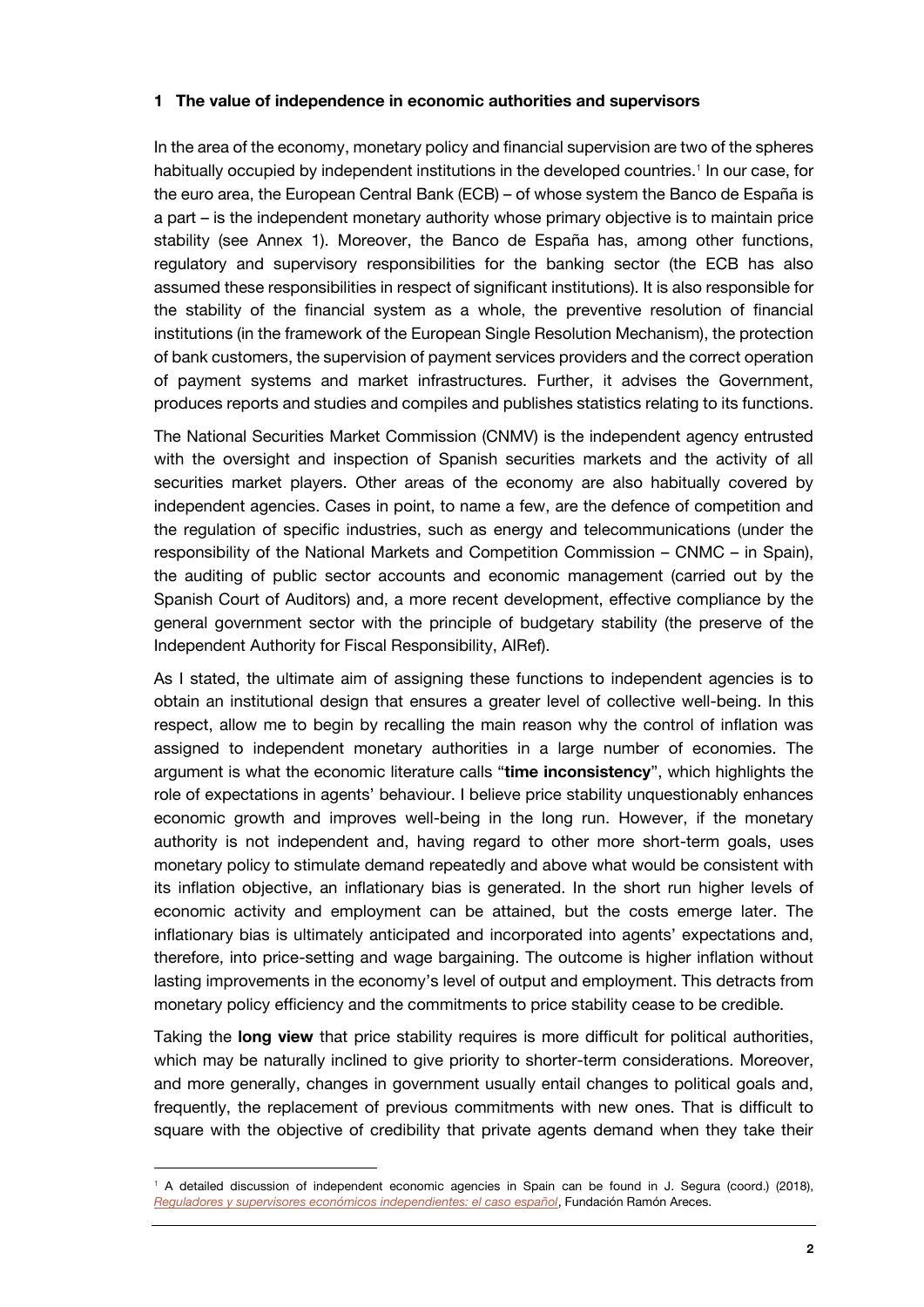decisions with medium and long-term results. Also, **the eminently technical nature of the functions** of central banks likewise warrants this status.

**All these arguments could be extended to economic regulatory and supervisory agencies other than the monetary authority.** Indeed, independence is one of the principles envisaged in "Best Practice Principles on the Governance of Regulators", a document released by the Organisation for Economic Co-Operation and Development (OECD), to avoid undue influence and maintain confidence. The operational independence of banking supervisors vis-à-vis governments and the interests of the sector being supervised is also part of the "Core Principles for Effective Banking Supervision" set out by the Basel Committee on Banking Supervision.<sup>2</sup> In this respect, the empirical evidence shows that independent authorities and supervisors provide greater **legal security and effectiveness in the fulfilment of their mandates** than other, alternative institutional arrangements.

True, independence is for a **specific reason in those agencies entrusted with advising, monitoring or evaluating public policies**, whether of a budgetary or other nature. Institutional independence is the best means of **ensuring that evaluations are made in accordance with objective and technical criteria**, removed from the political opinions and interests of those who are being evaluated.

I also wish to emphasise the value of independence when it comes to the **compilation and publication of statistics and analytical studies by economic supervisors** as part of their mandate. For these functions, **experts need to adhere to technical judgement, free from interference and conflicts of interest**, as their work is essential for the monitoring by national authorities, international organisations and the public at large of the general economic situation and specific sectors. Independence in the field of statistical and economic analysis means that institutions must work in a demanding environment where data quality, statistical reliability and analytical rigour are essential. And all the more so when the messages conveyed or recommendations made entail short-term costs in exchange for long-term beneficial objectives.

#### **2 The configuration of an independent agency: the case of the Banco de España**

If the independence of an agency that assumes functions in the general interest is to be effective, such independence **must be formally acknowledged in the regulatory sphere**. It is worth distinguishing here between institutional, legal, functional and financial independence and the personal independence of an agency's senior officials.

**The regulatory reference to the Banco de España as an independent agency is set in the 1994 Law of Autonomy, in the Treaty on the Functioning of the European Union (EU), in the Statutes of the European System of Central Banks and in the Single Supervisory Mechanism (SSM) Regulation**. This independence is no mere legal expression since, as I shall now stress, it is accompanied by several elements that enable it to be effectively exercised.

 $2$  Also, in the realm of the European single market, the necessary consistency of the various coexisting supervisory frameworks advises that banking supervision be exercised by an independent institution. This was reflected in the assumption by the ECB of the supervisory responsibilities for European significant financial institutions as from 2014.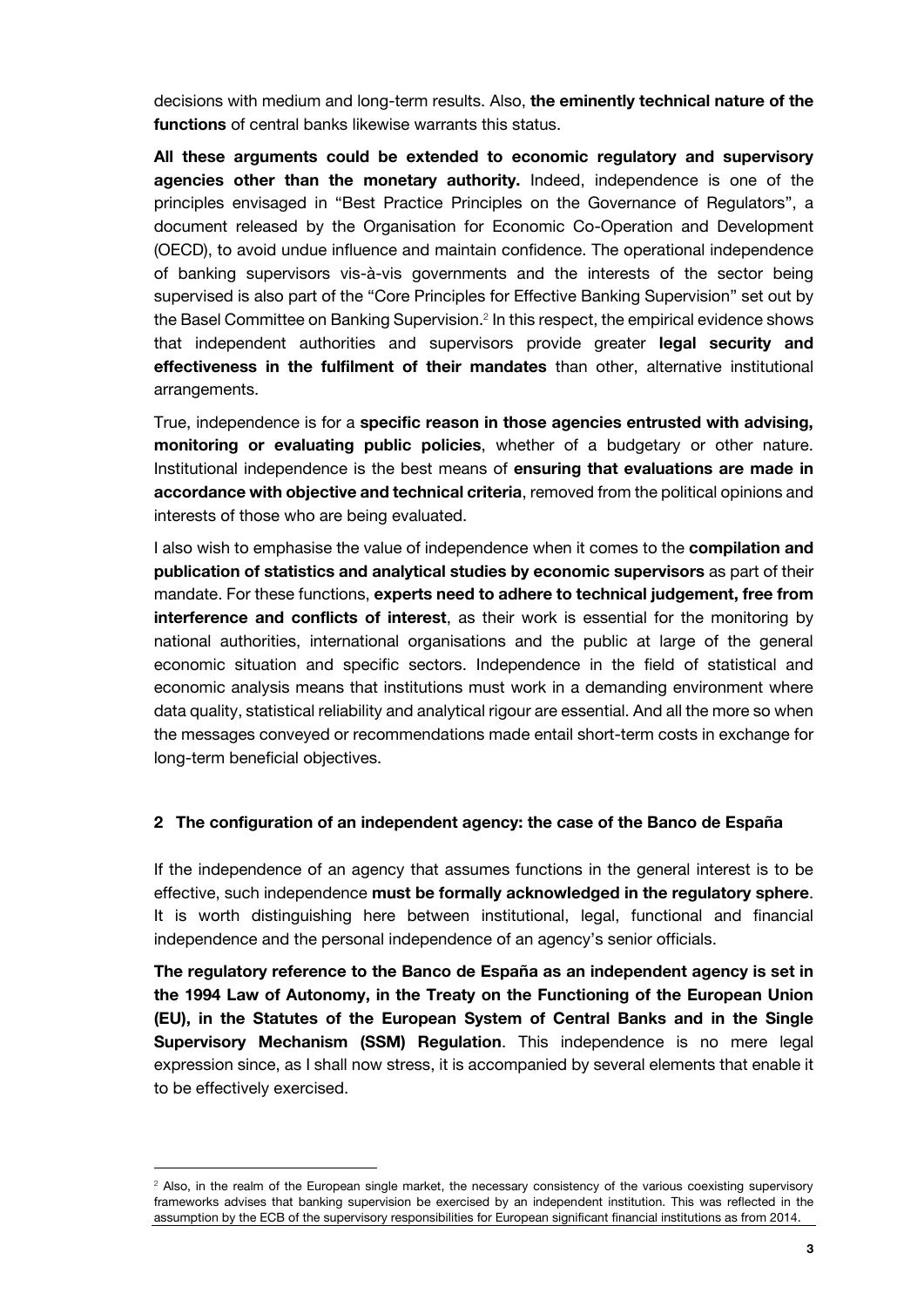First, the Banco de España has **institutional independence** in that the regulations ensure the capacity of its governing bodies to act autonomously, without hierarchical subordination to any higher authority. Indeed, as provided for under its Law of Autonomy, in exercising the functions derived from its membership of the European System of Central Banks, the Government may not give instructions to the Banco de España, and the latter may not seek or take them.<sup>3</sup>

These principles are also applicable to the functions exercised as a banking supervisor within the SSM. Given the dual role of the Banco de España as a national central bank of the Eurosystem and a supervisory authority of the SSM, its independence takes on an extra dimension regarding the necessary guarantee as to the performance of both functions autonomously (which does not mean separately) within a single institution.

In this respect, it should be stressed that the governance of the Banco de España is underpinned by an orderly distribution of different powers among the bodies that the Law of Autonomy specifies as the governing bodies of our institution: Governor, Deputy Governor, Governing Council and Executive Commission. Thus, the functions assigned to the Banco de España by law are performed in a balanced way by these bodies, in accordance with the powers set out in Annex 2. These arrangements are based on the presence in these collegiate bodies of a significant percentage of independent Council members (by way of example, six out of ten of the Council members with voting rights on the Governing Council) appointed on the basis of their competence, knowledge and experience in the field of economics, the financial system or law.

**Legal independence** is represented in the institution's own legal personality, which is different from that any other State or General Government agency may have. As a result of this personality, the Banco de España has the autonomy to assume contractual rights and obligations with third parties and to take decisions under its remit, which are legally binding for those concerned.

**Functional independence** means that, under the principles of observance of the law and the general interest that govern its conduct, the Banco de España has the instruments needed to perform its function and the autonomy to decide on the internal resources and processes it deploys to fulfil the objectives assigned to it. This autonomy extends to its internal organisation (divisions, departments and posts, with their tasks and procedures). As an exception, a matter to which I shall return, there is currently the possibility of government review of some of its decisions in the supervisory sphere.

**Personal independence** means that senior management, the Council members and employees of the Banco de España can do their work "independently" in the exercise of the functions entrusted to the institution. Here, independence means that in the decisions taken and in the attendant actions, members of the institution must be free from external interference and be guided exclusively by rigour and professional competence.

j

<sup>&</sup>lt;sup>3</sup> Article 7(4) of the Law of Autonomy of the Banco de España, in keeping with Article 130 of the Treaty on the Functioning of the EU, which states: "When exercising the powers and carrying out the tasks and duties conferred upon them by the Treaties and the Statute of the ESCB and of the ECB, neither the European Central Bank, nor a national central bank, nor any member of their decision-making bodies shall seek or take instructions from Union institutions, bodies, offices or agencies, from any government of a Member State or from any other body. The Union institutions, bodies, offices or agencies and the governments of the Member States undertake to respect this principle and not to seek to influence the members of the decision-making bodies of the European Central Bank or of the national central banks in the performance of their tasks."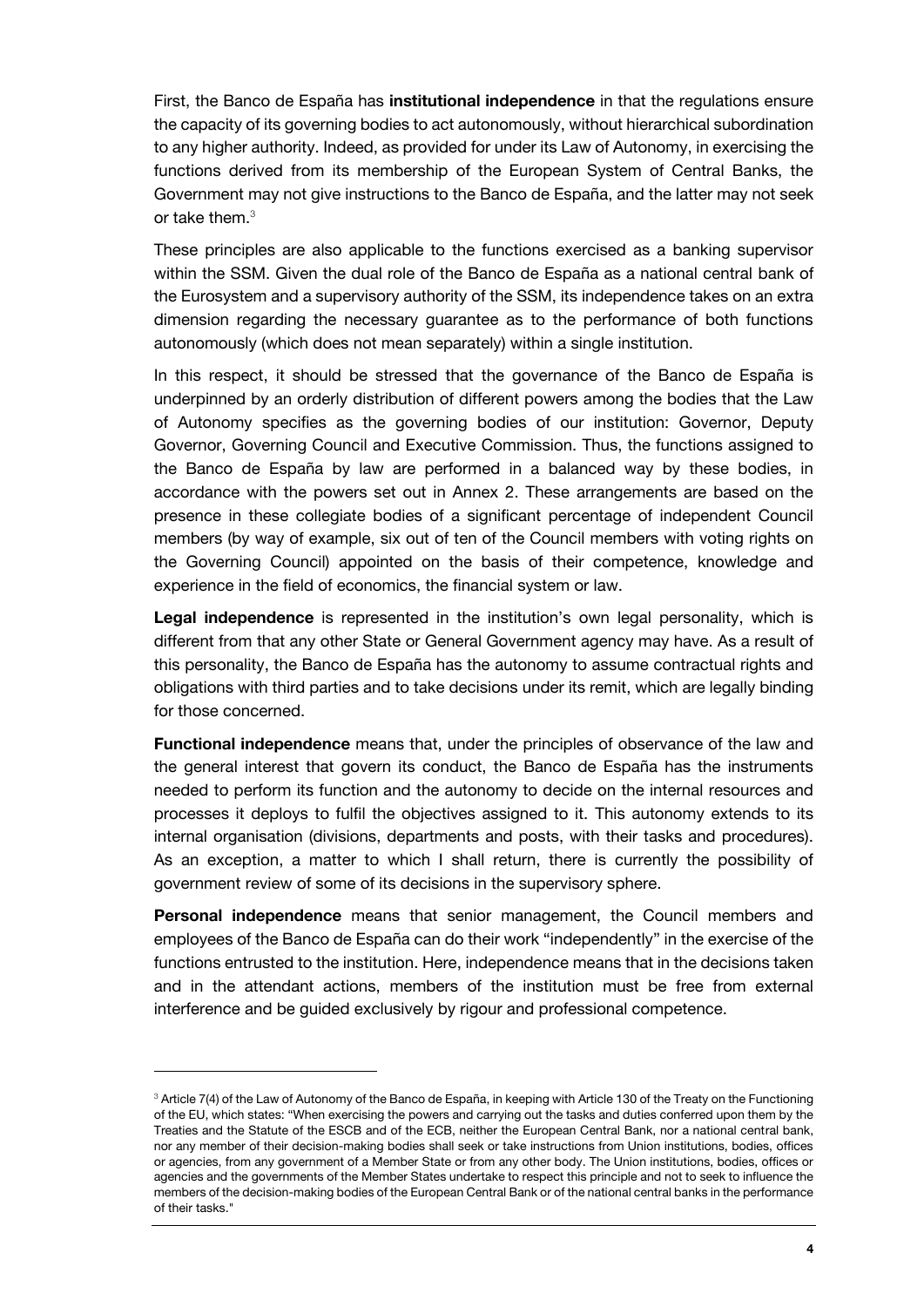In practice, the personal independence of the institution's senior officials is sought through the arrangements in respect of appointment, exercise of mandate and stand-down from the post set in place, as a general rule, beforehand.

The independence of the Banco de España's **senior management** in relation to the political authorities and to influence from the sector supervised is reinforced, inter alia, by: i) a **specific selection procedure** for the posts of Governor, Deputy Governor and Council members, with the Governor's appointment being made at the proposal of the Prime Minister, from among persons with recognised competence in monetary or banking matters and a prior appearance by the Minister for the Economy being required before the competent Parliamentary Committee to report on the candidate;<sup>4</sup> ii) the terms of office of the Governor and the Deputy Governor are for six years (**exceeding the electoral cycle**) and **are non-renewable**; iii) the setting of **specified causes for dismissal** from the posts of Governor, Deputy Governor and elected Council members;<sup>5</sup> iv) the **incompatibilities rules** to which the Governor, the Deputy Governor and the Council members are subject; v) the specific **conflict of interest rules** applicable during their terms of office that include restrictions on financial transactions and private investments; and vi) **prohibition of pursuit of professional activity** relating to credit institutions or to securities markets in the **two years following stand-down from the post** (see Annex 3).

As regards the **staffing of the institution**, the Banco de España, by legal imperative, recruits its employees observing the principles of equality, merit, ability and openness. These principles prevail throughout their career within the institution. Job security for Banco de España employees rests on the protection afforded by labour market legislation, strengthened by various in-house policies (e.g. regarding leave of absence or the establishment or extension of periods of leave).

Lastly, **financial independence** means that an independent institution has sufficient financial resources to equip itself with material and human resources for the pursuit of its mission. In this respect, the Banco de España has sufficient financial capacity as a result of the revenue sources legally and statutorily assigned to it, and it is able to draw on such revenue to cover its functioning costs. The difference between each year's revenue and costs is made over to the Public Treasury, bolstering State revenues. Accordingly, the Banco de España uses the resources available to it observing the principles of efficiency and effectiveness that should govern the use of all public funds.

**I believe the Banco de España's legal framework and experience as a financially and organisationally independent institution can be a good benchmark for any future redesign of other economic supervisors in Spain which, in some cases, enjoy less autonomy.**

j

<sup>&</sup>lt;sup>4</sup> Article 24 of the Law of Autonomy provides that the Governor of the Banco de España shall be appointed by the King following a proposal by the Prime Minister. Nominees must be Spanish and must have recognised competence in monetary or banking matters. Prior to the appointment of the Governor, the Minister for Economy and Finance shall appear before the relevant parliamentary committee under the terms envisaged in Article 203 of the Spanish Parliamentary Internal Regulations, to report on the proposed candidate. The Deputy Governor shall be appointed by the Government following a proposal by the Governor and must meet the same conditions as the Governor. The six elected Council members shall be appointed by the Government following a proposal by the Minister for Economy and Finance, after consultation with the Governor. They must be Spanish and have recognised competence in economy or law. Finally, the two elected members of the Executive Commission shall be appointed by the Governing Council of the Banco de España, following a proposal by the Governor, from among the Council's elected members.

<sup>&</sup>lt;sup>5</sup> Only prosecution for deliberate crimes, permanent disability, incompatibility arising during the term of office or serious non-fulfilment of obligations can be causes for dismissal.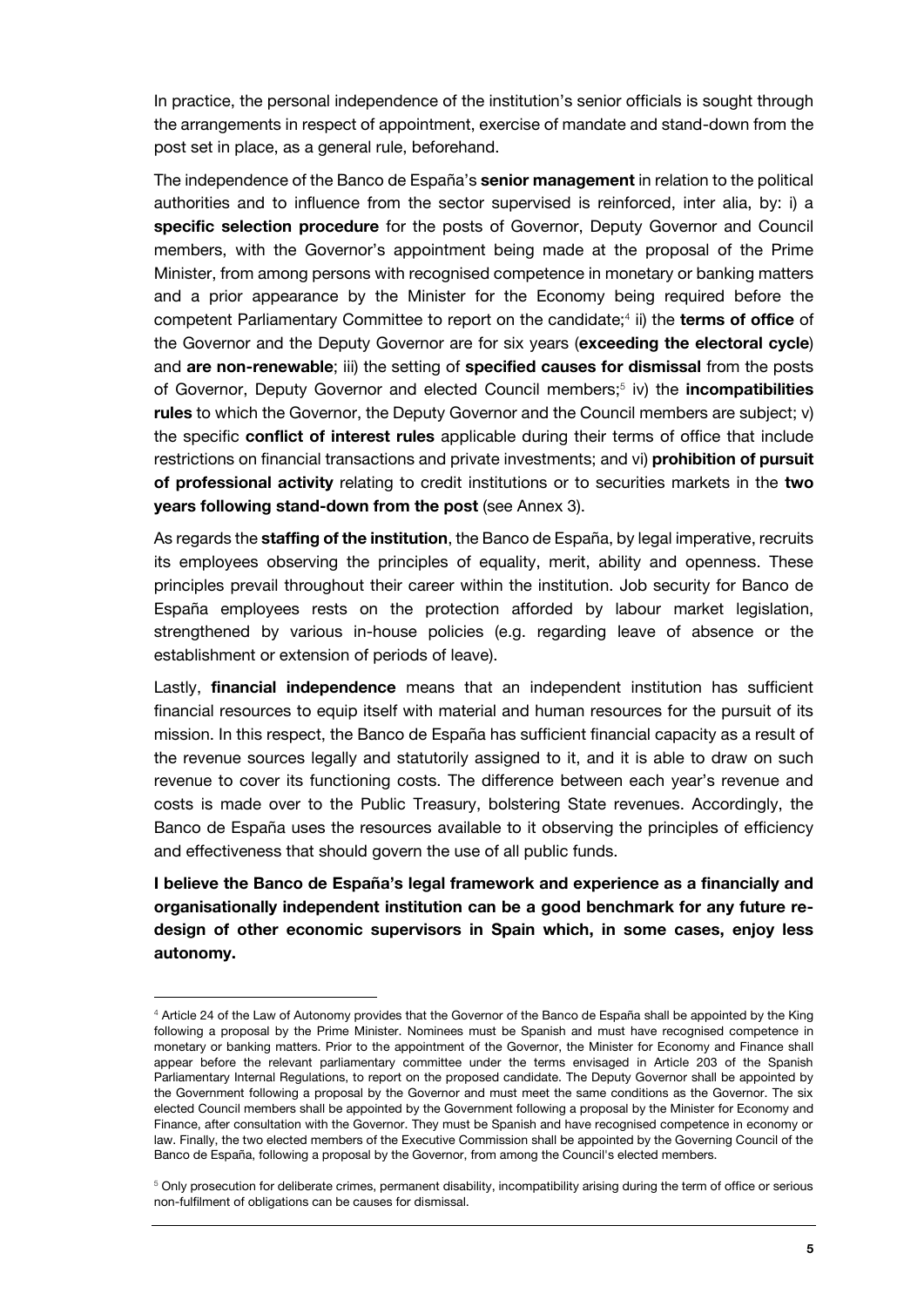## **3 Formal independence: a necessary but insufficient condition**

Although independence must be based on a sound legal framework, **formal "independence" is a necessary but insufficient condition** for independent agencies. **Independence must be effective** and, therefore, it must be **credible**. In other words, an "independent" agency must be recognised by society as one that operates independently within its area of competence. This requires there to be complete trust that its actions are governed exclusively by true and fair compliance with the mandate entrusted to it, because this is the best way in which to serve the general interest. In consequence, connecting channels with society must be maintained and reinforced. This should result in a **pro-active exercise in institutional transparency and accountability in the fulfilment of our mandate**, as I shall detail later.

Moreover, nor can we forget that **an independent agency's efficiency is not impervious to its surroundings**. Accordingly, to preserve the independence and prevent overload of these institutions, it must be recognised that their performance also depends on actions taken in other economic policy areas. $6$  Monetary policy is an evident example of this, especially in a monetary union such as ours in which the single monetary policy coexists with each country's own macroeconomic policies. Indeed, the **governance of Economic and Monetary Union recognises the need for the single monetary policy to be accompanied by fiscal and structural policies consistent with economic stability**. With this goal in mind, a wide range of coordination and supervision mechanisms have been put in place, such as the Stability and Growth Pact (SGP) and the Macroeconomic Imbalance Procedure. Such considerations are also applicable to other areas of activity of independent institutions, such as financial stability and banking supervision in the case of the Banco de España.

Indeed, these considerations justify central banks' frequent calls for an appropriate economic policy mix. And it is in this framework of assurance of economic stability that citizens and politicians should place declarations by the independent monetary authority on economic policy conduct in general. In this respect, as I indicated earlier, the functions of the Banco de España include advising the Government and producing reports and studies.

The present crisis provides us with a good example. The robust monetary policy actions of the ECB, necessary as they were, would have been insufficient had it acted alone. The various fiscal expansion measures taken by national governments and, fortunately on this occasion, also by the European Union overall, have been decisive and have supplemented those adopted by the monetary authority. Similarly, post-crisis, monetary policy efficiency and the necessary macroeconomic stability will require that fiscal authorities apply budget policies that ensure that public finances are sound. This means that once the recovery is

 $6$  One obligation that the ECB and the NCBs must fulfil in their actions, which is necessarily linked to their independence and key to ensuring price stability, is the prohibition of monetary financing. This prohibits central banks from financing obligations incurred by the public sector with third parties. This prohibition is laid down in Article 123 of the TFEU and Article 13(2) of the Law of Autonomy of the Banco de España. Pursuant to those provisions, overdraft facilities or any other type of credit facility with the ECB or with the NCBs in favour of European Union and Member State public authorities and bodies are prohibited, as is the purchase directly from them by the ECB or NCBs of debt instruments. The scope of the prohibition of monetary financing is specified in Council Regulation (EC) No 3603/93 of 13 December 1993. The ECB monitors closely compliance with the prohibition of monetary financing as part of Article 271(d) of the TFEU and prepares annual reports on the NCBs' fulfilment of this obligation. In addition, the ECB has clarified the scope of this prohibition in its Convergence Reports and in the opinions issued in response to consultations on draft legislative provisions submitted to the ECB by the Member States in accordance with Articles 127(4) and 282(5) of the TFEU [\(Convergence Report 2020\).](https://www.ecb.europa.eu/pub/convergence/html/ecb.cr202006~9fefc8d4c0.en.html#toc9)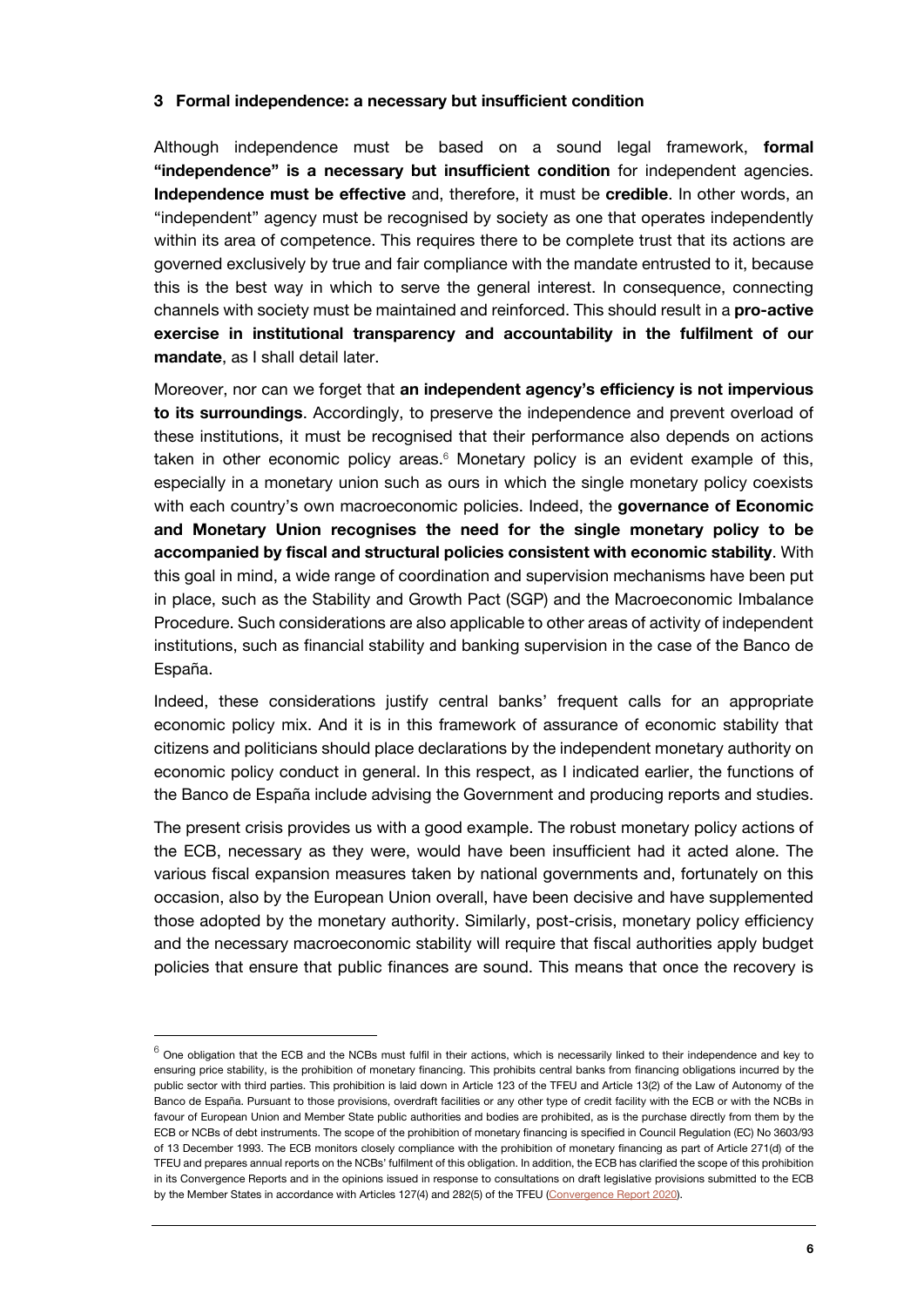firmly entrenched, fiscal consolidation policies will have to be resumed in accordance with the SGP rules.

#### **4 Possible ways to strengthen and enhance the Banco de España's independence**

Now I wish to concentrate on a number of possible ways to enhance our independence. These may ultimately also be applicable, in some cases, to other economic supervisors.

I will start by referring to the **personal independence** of the institution's senior officials. Our current system, whereby it is the Prime Minister who **appoints** the Governor, is a practice followed in a very high proportion of countries.<sup>7</sup>

In our case, however, I believe **it would be appropriate to grant Parliament a bigger role in the appointment of the Governor, the Deputy Governor and the elected members of the Governing Council**, provided in all cases that the process is rapid and that posts are not left vacant. Parliament's role could be instrumented through **appearances in Parliament prior to the appointment, or through confirmation of the appointment or of the suitability and technical and professional sufficiency of the proposed candidates**.

**Involving Parliament in the appointment process would, in my view, raise the public's perception of the independence and legitimacy of the senior officials**. This would have a positive impact on the prestige of our institution, on the trust we inspire in society and on the performance of our functions. In addition, making the Banco de España's senior management selection process more visible should contribute to fulfilling the legal requirements whereby the Governor and the Deputy Governor must have "recognised competence in monetary or banking matters" and the Council Members "recognised competence in economics or law".

Participation of the legislature in the Banco de España's senior management selection processes would be consistent with the procedures followed by the European Parliament to appoint the ECB's senior management, with the opinion of the Parliament now being binding in the case of the Chair and Vice-Chair of the Supervisory Board. In addition, although it is not the predominant model in the main European countries, the parliaments of some countries, such as Finland, Slovakia, Latvia and Lithuania, play an important role in the appointment of their central bank governors. Beyond Europe, in the United States the appointment of the Chair of the Federal Reserve has to be confirmed by the Senate.

Although not usual practice, some countries have also introduced certain transparency standards in the procedure for pre-selecting candidates. The Bank of England is one of the most striking examples, as there is an open pre-selection process for appointment of the Governor and Deputy Governors. In addition, the UK Commissioner for Public Appointments, who is responsible for reviewing the appointments of senior officials of more than 300 public agencies, approves the other appointments on the central bank's Court of Directors.

<sup>&</sup>lt;sup>7</sup> According to **Issues in the Governance of Central Banks**, a study published by the Bank for International Settlements (BIS) in 2009, the power to appoint the Governor of most central banks lies with the Head of State or the Prime Minister (60% of the 47 institutions surveyed), while in 23% it lies with the Government or the Minister for the Economy and in just 11% with Parliament. In turn, according to the OECD (2016), "Being an independent regulator", in most cases (more than 60%) it is the executive that nominates and appoints the members of senior management of regulators in the countries analysed.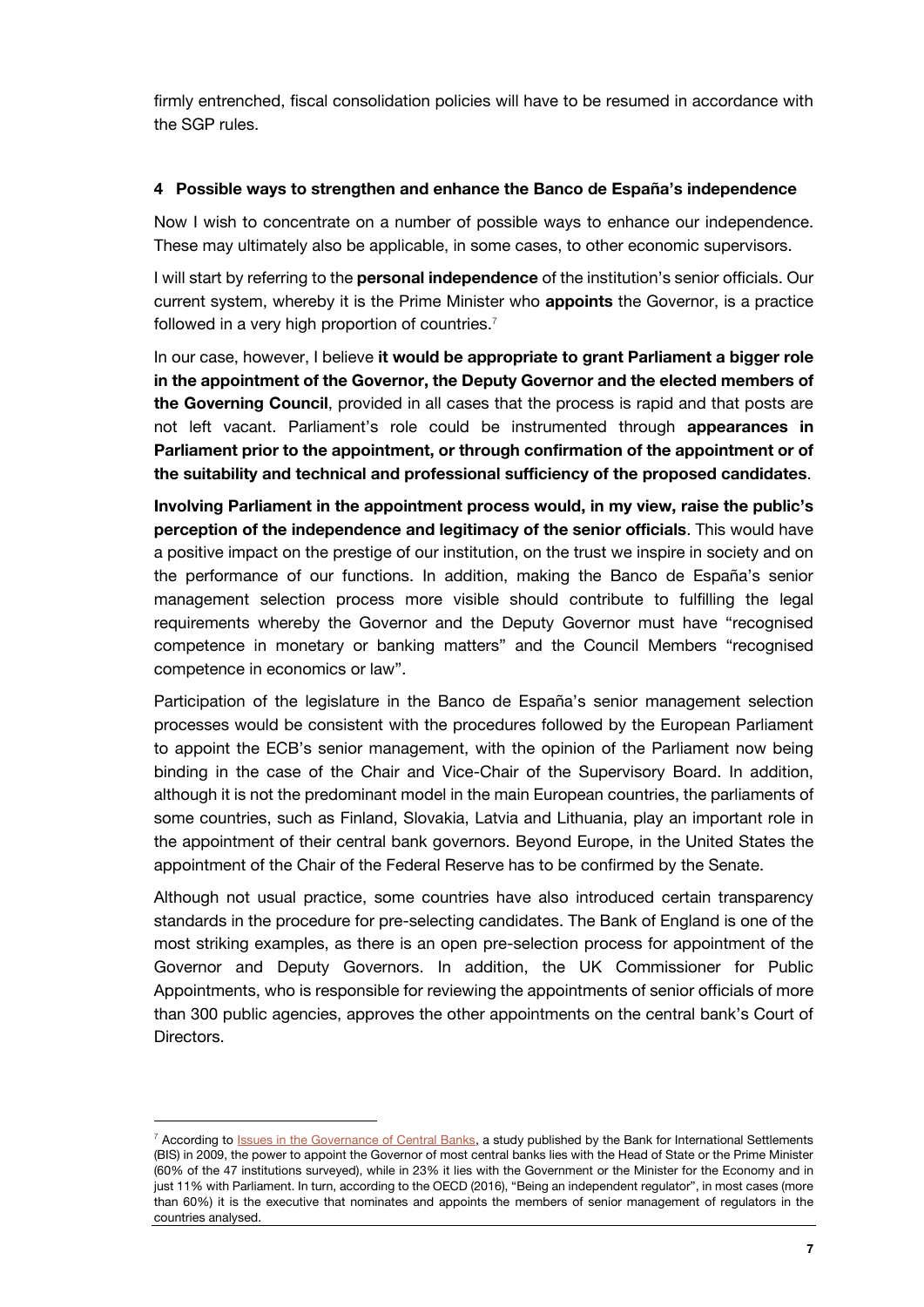I believe it would also be desirable to **unify** to some extent **procedures for appointment of the senior officials of the various independent agencies** existing in Spain. These procedures are currently highly disparate.

The possible introduction of improvements in the appointment of institutions' senior officials could also be accompanied by **a reflection on their terms of office. Terms that extend beyond the electoral cycle are crucial to reinforcing the independence** of individuals and, ultimately, of the institutions themselves. A long term of office may also be advantageous from the standpoint of accumulation of experience, and may determine the capacity of influence in the different international fora in which the senior officials of supervisory bodies take part. In this respect, the term of office of the Governor (and of the Deputy Governor and Council Members) of the Banco de España – currently six years, nonrenewable in the case of the Governor and the Deputy Governor – although longer than a Parliamentary term, is relatively short by international standards (see Annex 4).<sup>8</sup> A good **benchmark for the future could be the term of office of the members of the ECB's Executive Board which is set at eight years and is non-renewable** (as is the case at the Bank of England).

**The explicit prohibition of renewable terms of office** is, in my opinion, **a key element that should be preserved**. While few of our central bank peers share this characteristic, non-renewable terms of office are warranted because they nullify the incentives for the incumbents in the highest positions of authority at those institutions to ingratiate themselves with those who decide on their possible re-election. In the case of the Banco de España, as I have mentioned already, the Governor and the Deputy Governor have non-renewable terms, but **the members of the Governing Council do not**, since their term is renewable once. **Non-renewable terms could therefore also be considered for members of the Governing Council**.

Indeed, I believe that it would make sense **to seek to standardise the criteria for terms of office and their non-renewability across the various independent bodies in Spain**.

I wish now to focus on another aspect I consider relevant to strengthening the independence of the Banco de España and, in particular, its **supervisory function**. As I have just stated, the Banco de España has decision-making capacity over the performance of its functions. However, non-monetary policy acts and decisions (such as those concerning the imposition of supervisory sanctions) may, under the Law of Autonomy of the Banco de España, $9$  be subject to government review via the lodging of an administrative appeal at the Ministry of Economic Affairs and Digital Transformation. This ministry may thus review  $-$  and potentially annul —decisions made by the Banco de España.<sup>10</sup> To avoid this possible government interference, **it should be established that supervisory decisions by the Banco de España bring administrative proceedings to an end** or, in other words, that

j

<sup>&</sup>lt;sup>8</sup> The average term of office of governors of the Eurosystem national central banks is more than ten years, assuming where this is legally possible that they are renewed once.

<sup>&</sup>lt;sup>9</sup> Note that when explaining the configuration of the Banco de España the preamble to the Law of Autonomy of the Banco de España states the following: "In sum, the law makes the Bank a special institution within the administration; it is subordinate to the government in general terms but nonetheless enjoys full autonomy in the area of monetary policy, so as better to defend the objective of price stability set out in the law itself."

 $10$  This is an issue that the International Monetary Fund (IMF) has highlighted on several occasions. See, for example, Technical Note on Supervision of Spanish Banks, No. 17/345, IMF, November 2017, in which the IMF concludes: "The MdE (Ministry of Economy) is the appeals body for submissions by aggrieved parties against BdE (Banco de España) decisions, including sanctions. Such an appeals mechanism has the potential, at least in theory, for government interference."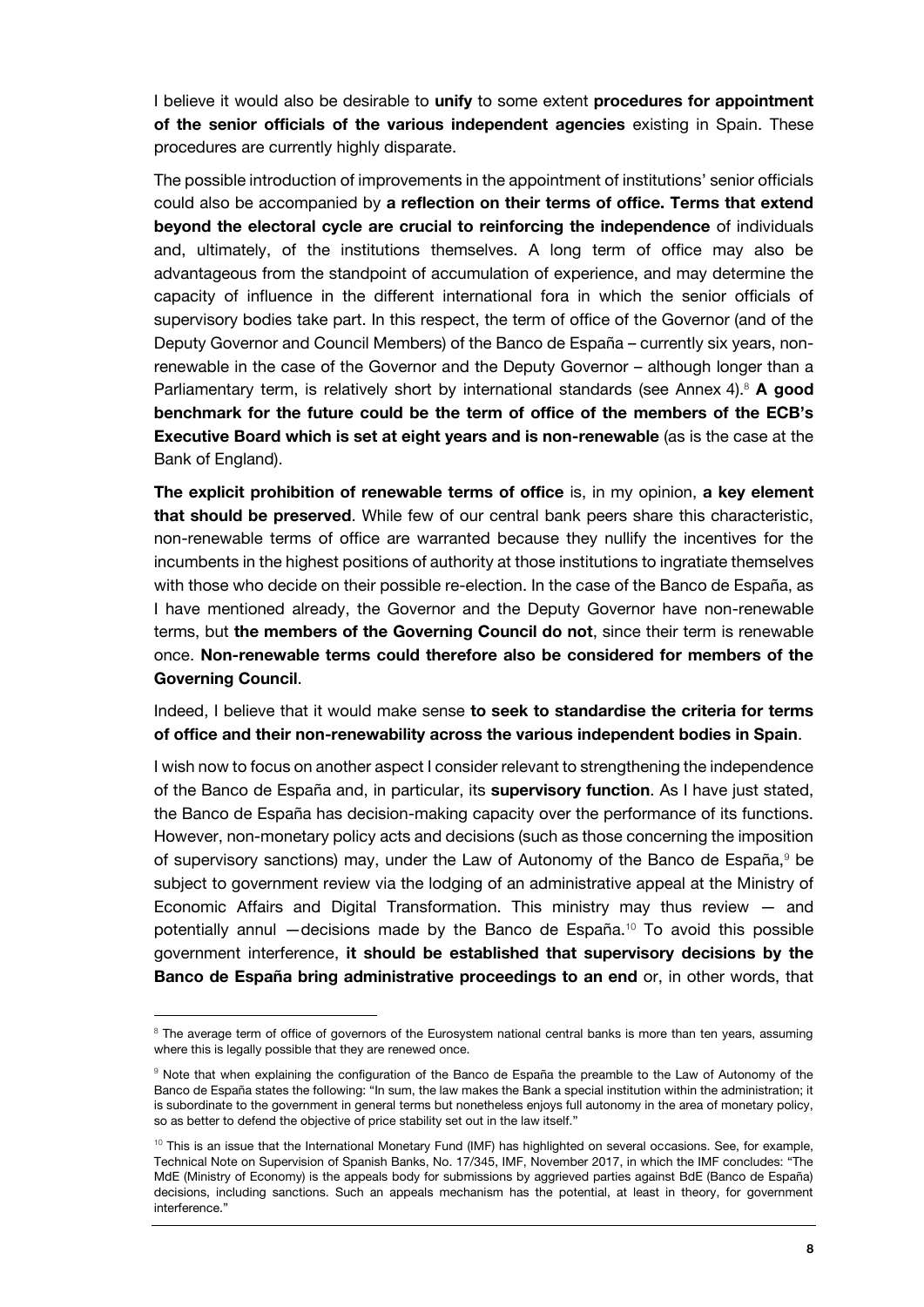administrative appeals against its decisions may not be lodged at the Ministry of Economic Affairs and Digital Transformation. Of course, such decisions could still be contested in the courts. This change would equate the Banco de España's supervisory decisions, which generally refer to less significant institutions, with those of the ECB in relation to significant institutions.

In tandem with greater Banco de España independence in the supervisory realm, it could be useful to strengthen the governance of decision-making in this arena. In this connection, the **Governing Council of the Banco de España** currently comprises, aside from the Deputy Governor and myself, six elected members and two ex officio members. The latter sit on the council by virtue of their position, namely: the Vice-Chair of the CNMV and the General Secretary of the Treasury and International Financing.<sup>11</sup> It has traditionally been argued that the ex officio members allow for enhanced coordination across the country's various economic and financial authorities. However, such coordination was boosted recently via the creation in 2019 of AMCESFI, the new macroprudential authority, in which the three sectoral supervisors and the Ministry of Economic Affairs and Digital Transformation participate. Against this background, and in the interest of increasing the institution's independence, **it might be desirable for the ex officio members to attend the meetings of the Governing Council of the Banco de España in a non-voting capacity, and for the Banco de España representative at the CNMV to do likewise.**

#### **5 Financial supervision arrangements in Spain**

1

I would also like to underscore that, precisely after redressing a significant shortcoming detected in the Spanish financial supervisory system by creating a Spanish macroprudential authority, I believe that it is **now time to start reflecting deeply on the financial supervisory model existing in Spain.<sup>12</sup>** This would serve to align it with international best practices and adapt it to the challenges we currently face. The supervisory model is relevant from many standpoints, since it may have a bearing on how efficiently and effectively the goals pursued are attained and ought to resolve possible conflicts of interest across the different areas supervised.

In this connection, it should be noted that, after the 2008 global financial crisis, some countries have changed their supervisory models, broadly speaking, by adopting more integrated models and increasing the role of central banks. Among these integrated models I wish to highlight one structured around two separate bodies: a central bank,<sup>13</sup> charged with prudential supervision, i.e. the solvency of banks, securities firms and insurance companies, and a second body to oversee all intermediaries' conduct and protect the investors and customers of various financial products and services.

<sup>&</sup>lt;sup>11</sup> The Directors General, the staff representative and the General Secretary of the Banco de España also attend the Governing Council's meetings in a non-voting capacity. In addition, the General Secretary acts as the Governing Council's secretary.

<sup>12</sup> For a more detailed discussion on this matter, see F. Restoy (2016), *[La organización de la supervisión financiera,](https://www.bde.es/f/webbde/GAP/Secciones/SalaPrensa/IntervencionesPublicas/Subgobernador/Arc/Fic/restoy180116.pdf)* or J. Segura (2018), "La supervisión financiera", Chapter 3 of *Reguladores y supervisores económicos independientes: el caso español,* coordinated by J. Segura. For a recent description of supervisory models around the world, see D. Calvo, J.C. Crisanto, S. Hohl and O. Pascual Gutiérrez (2018), "Financial supervisory architecture: what has changed after the crisis?"*, FSI Insights on policy implementation*, No 8.

 $13$  Integrating prudential supervision increases the coordination between the provision of liquidity to the banking sector and oversight of its solvency. This strengthens financial stability.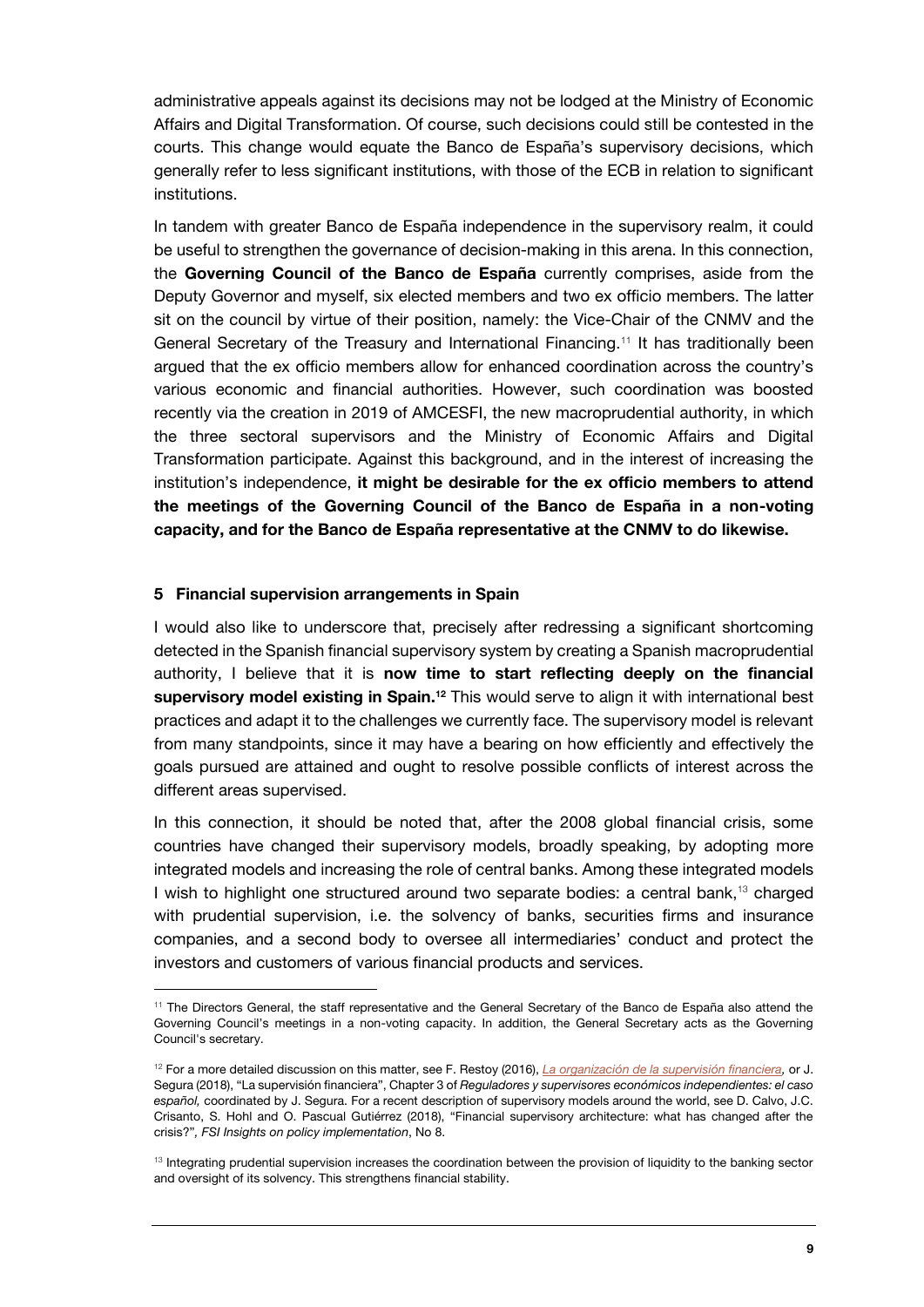The **principle of separating prudential supervision from the supervision of conduct**, with each of these two functions discharged for the entire financial system by separate institutions, should, in my opinion, be a core part of the reflection on the improvements that can be made to the financial supervisory model in Spain.

In my opinion, the responsibilities for preserving the financial soundness of all financial institutions irrespective of their nature (banks, insurance companies and securities firms, etc.) — including independent decision-making capacity over the use of macroprudential tools — and for ensuring such institutions conduct themselves appropriately in their relationships with their customers,<sup>14</sup> should be separated and assigned to different authorities (the Banco de España and the CNMV, respectively). This would, in my view, be an optimal institutional framework for managing possible conflicts between these two responsibilities and for making supervisory activity more efficient and effective, especially against a backdrop of increasing interconnectedness between financial sector players, with the emergence of increasing numbers of financial conglomerates. Moreover, there are obvious synergies in the joint supervision of such conglomerates, using similar approaches, methodologies and resources.

Having a single national macroprudential authority (the aforementioned AMCESFI) should ensure the required close coordination between these authorities. Under this arrangement, the AMCESFI's key objective is to facilitate that coordination.

Here we should also include the **functions relating to the resolution** of financial institutions, which in Spain are separated into the preventive resolution authority (the Banco de España) and the executive resolution authority (the FROB),<sup>15</sup> within the framework of the European Single Resolution Mechanism. This is a more complex arrangement than found in other countries, where, with rare exceptions, the two resolution functions are united under the same banking supervision authority (in Spain, the Banco de España). **Combining the two under the banking supervisor** can be justified on the grounds of economies of information and cost, and consistency vis-à-vis assessing the implications for financial stability.

In any event, changes to financial supervision arrangements such as I have outlined should **come in parallel with the corresponding adjustments to the governance frameworks of those institutions** whose functions are amended.

#### **6 Governance, transparency and accountability**

j

As I have emphasised, in addition to independence, the independent authorities must have the highest transparency and accountability standards, since these are vital for conferring legitimacy upon them.

**Accountability** by independent bodies and authorities for their actions and activities should preferably be before **Parliament.** This requirement is formally enshrined for the Banco de España by two means. First, there is **parliamentary control over the Banco de España's** 

<sup>&</sup>lt;sup>14</sup> Supervision of conduct is more than just resolving conflicts or user complaints since it includes, among other facets, verifying that financial products are marketed properly, controlling advertising and assessing whether transparency and consumer protection rules are correctly applied.

 $15$  The FROB is also responsible for the management and future divestment of the State's holdings – resulting from the government support provided during the crisis – in the capital of banks subject to restructuring plans.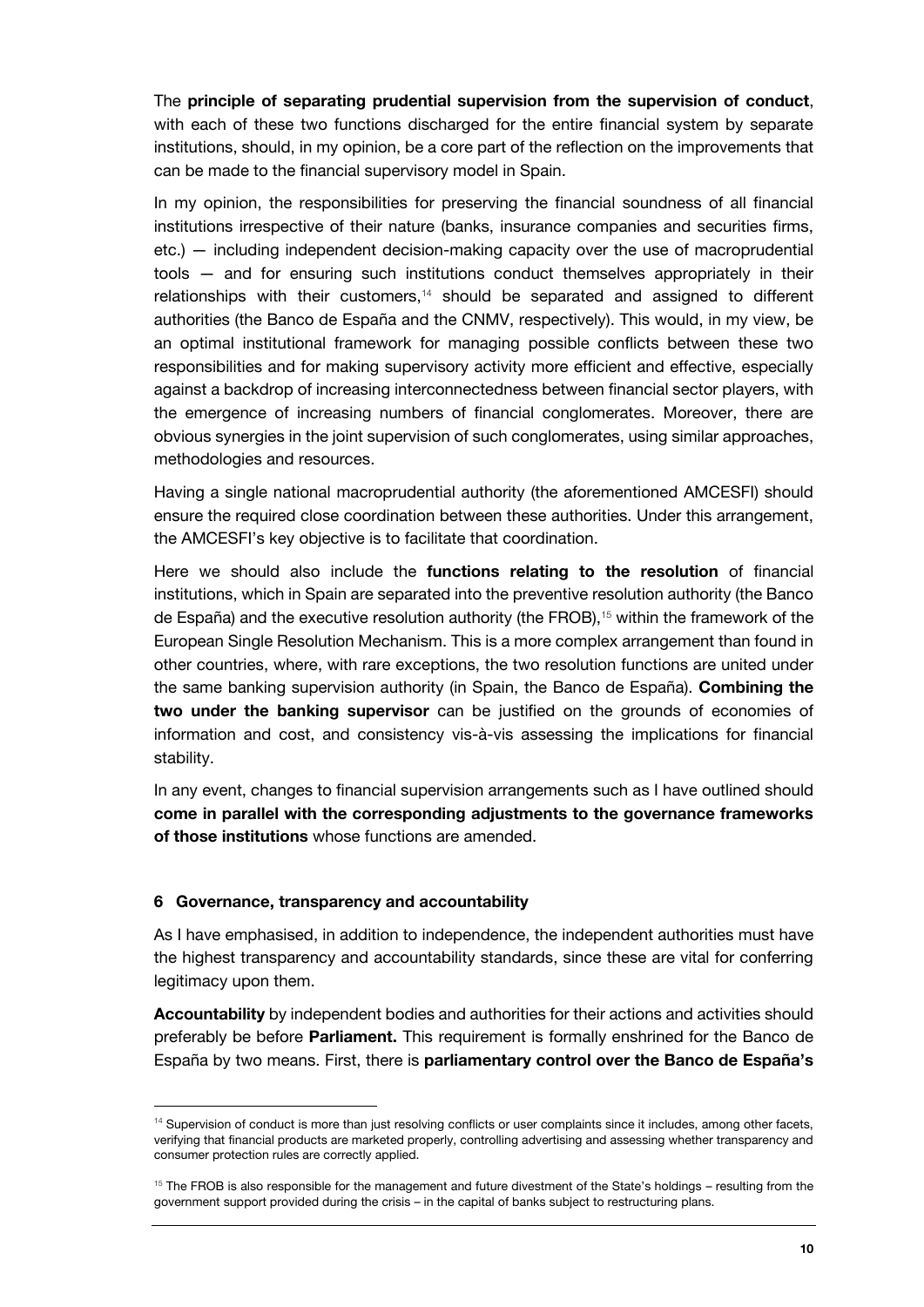**budget, balance sheet and profit and loss account**, which are submitted to Parliament via the Government. The Banco de España also **regularly submits reports to Parliament**, such as the Annual Report, the Institutional Report, the Report on Banking Supervision and the Report on Sanctioning Measures.

Stipulated as part of this accountability before Parliament is the **Governor's appearance before the Economic Committee** of the Congress of Deputies, to present the Annual Report prepared by our institution. This report provides a detailed assessment of developments in the Spanish economy and its main challenges. Likewise, the Governor of the Banco de España is expected to regularly appear before the Parliamentary and Senate Budget Committees to assess the content of the Draft State and Social Security Budget. Complementing these regular appearances, there have been occasional testimonies before various committees, such as the recent appearance before the Parliamentary Committee for the Social and Economic Reconstruction of Spain after COVID-19.

In my opinion, **this accountability mechanism should be reinforced with more regular appearances by the Governor before Parliament.** Specifically, it may be appropriate for the Governor to appear periodically to present the Banco de España's view of the economic situation, monetary policy and the financial system, and to report on the institution's actions and plans within the various areas under its remit.

**Institutional transparency** is also a basic principle for the proper functioning of independent public authorities, given that confidence in and the credibility of these institutions are the basis for their effectiveness. In this respect, the Banco de España has a Transparency Portal<sup>16</sup> where it publishes institutional and planning information (functions, legal framework, organisational structure, plans and schedules, codes of conduct, the calendars of the Governor and the Deputy Governor, and personal data processing records), information of legal importance (documents with legal effects; documents subject to public consultation; reports, technical applications and guidelines; documents from international organisations), and miscellaneous economic information (contracts, agreements, management delegation agreements and concession contracts, cultural and social work, budget management, annual accounts, salaries of governing body members and senior directors, conflicts of interest of public employees, fixed assets and official vehicles, historical objects and art collection).

The Banco de España also has a long-standing tradition of **publishing statistics and analysis and research reports**, including the Annual Report, the Financial Stability Report, the Economic Bulletin and the Statistical Bulletin. In addition to the information provided on our website, the Banco de España runs specific web portals such as the Bank Customer Portal; the Education Portal and Finance for All (on financial literacy); and portals encouraging the use of e-administration, such as the Virtual Office.

Looking ahead, we have set ourselves the objective of **improving the quality of our statistics and publications, along with their clarity and accessibility**, bringing them within reach of the broadest possible audience. I would also like to share with you our commitment to taking a more active role in directly explaining to the public the rationale behind the main economic decisions, in addition to the associated operating rules, their main characteristics and all those aspects that shape the economic and financial environment. Accordingly, we intend to broaden the Bank's participation in those academic,

l

<sup>16</sup> [https://www.bde.es/bde/es/secciones/sobreelbanco/Transparencia/](https://www.bde.es/bde/en/secciones/sobreelbanco/Transparencia/)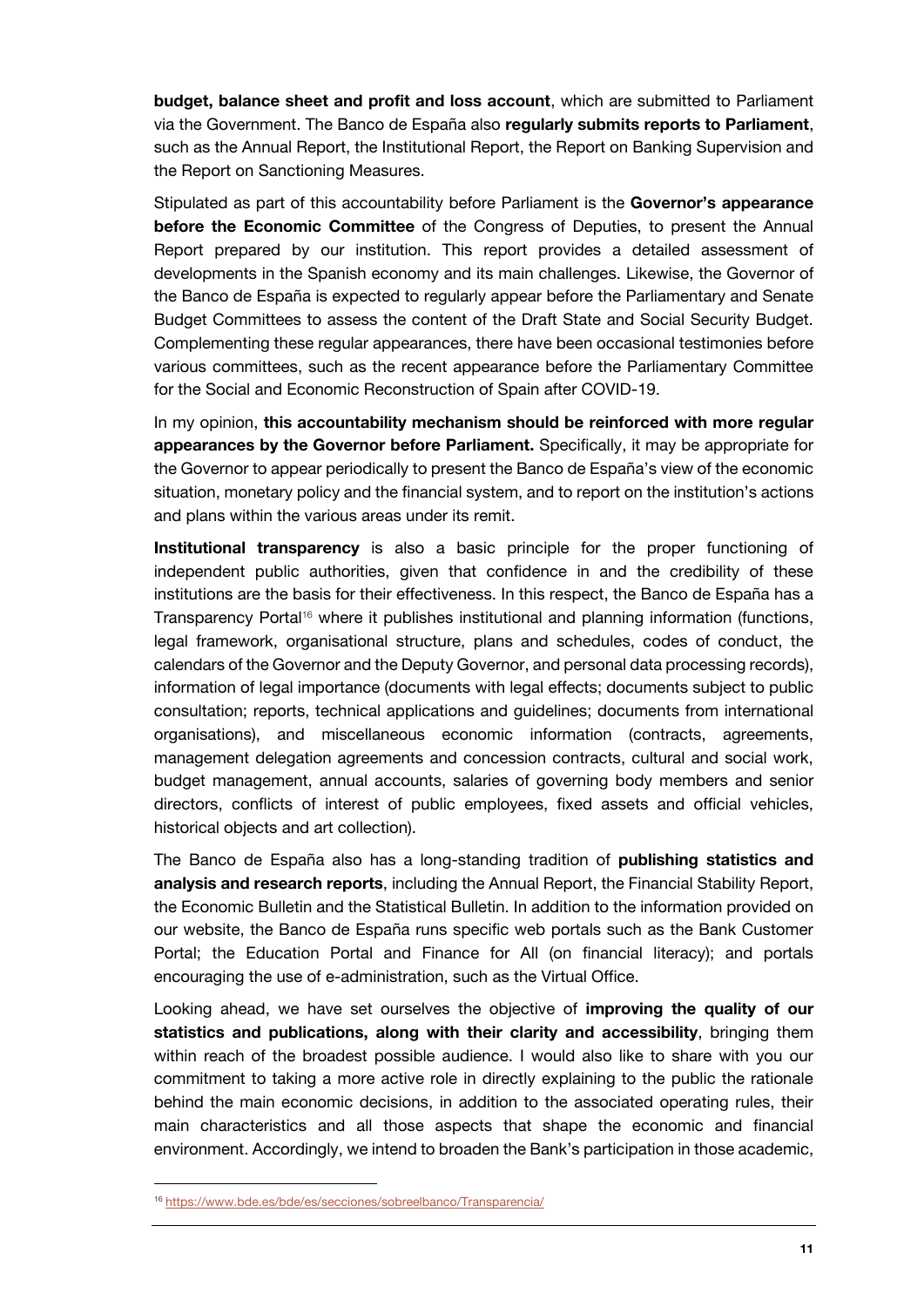professional and social fora where our presence may prove beneficial. This includes the use of new communication instruments, such as the recent opening of several social media accounts, and regular contact with the press to explain our activities and the content of our reports. We also aim to build on our long-standing initiatives in the fields of information, education and financial literacy.

Here, I would also like to underline **our commitment to further improving the institution's transparency**. For instance, in the Transparency Portal we are providing more detailed information on the calendars and appearances of the Governor and the Deputy Governor, and documents pertaining to the integrity expected of our high-level officials.

In addition, both the Deputy Governor and I, as representatives of the ECB's Supervisory Board and the Governing Council, respectively, have signed a **new code of conduct**. <sup>17</sup> This increases our **personal commitment to the highest ethical standards** in order to ensure our independence from the public and private sector and avoid potential conflicts of interest. In this connection, I wish to emphasise the desirability and timeliness of independent public institutions having this type of ethical conduct framework, as a key element to proper performance by their high-level officials of their roles. From this standpoint, the aforementioned Code of Conduct for high-level European Central Bank Officials includes ethical conduct criteria that are particularly relevant to independence, impartiality, professional secrecy and public and private appearances by those high-level officials, in addition to specific obligations for avoiding conflicts of interest, for relationships with interest groups, for private financial transactions and for advantages, awards and invitations offered as a result of their positions (for more details, see Annex 5).

As I reported to this very Parliament, early this year the Banco de España approved its **Strategic Plan**, whose essential content has been made public. Based on an analysis of the challenges facing the institution and its main strengths and weaknesses, the plan sets out the priority objectives for the coming years and the actions required to accomplish them. Aside from the importance of this exercise from the standpoint of internal coordination, I believe the **drawing up and publication of this plan is a fundamental transparencyenhancing factor** that will facilitate evaluation of the effectiveness of the Bank's actions. Accordingly, under the Strategic Plan **our activities will be subject to assessments**. Should you see fit, we could report to this House on the content of the Strategic Plan, headway made in its implementation and the results of the assessments.

I will now turn to another aspect that is key to understanding the correct configuration of an independent authority: **good governance**. This is understood not only in terms of observing certain basic principles of public action (such as efficacy and effectiveness) or of impartiality and due diligence, but also of **implementing procedures and collegiate decisions** to ensure that the primary institutional course of action is to uphold the public interest.

As I have already said, the Banco de España has collegiate bodies, such as the **Governing Council** and the **Executive Board**. These, along with the Governor and the Deputy Governor, make up its governing bodies. The fact that these collegiate bodies have broad powers in relation to the functions of the Bank and that **a majority (six) of the members of the Governing Council are elected** and have recognised competence in the field of economics, the financial system or the legal arena, reinforces the independence of our institution.

j

<sup>17</sup> [https://eur-lex.europa.eu/legal-content/EN/TXT/HTML/?uri=CELEX:52019XB0308\(01\)&from=EN](https://eur-lex.europa.eu/legal-content/EN/TXT/HTML/?uri=CELEX:52019XB0308(01)&from=EN)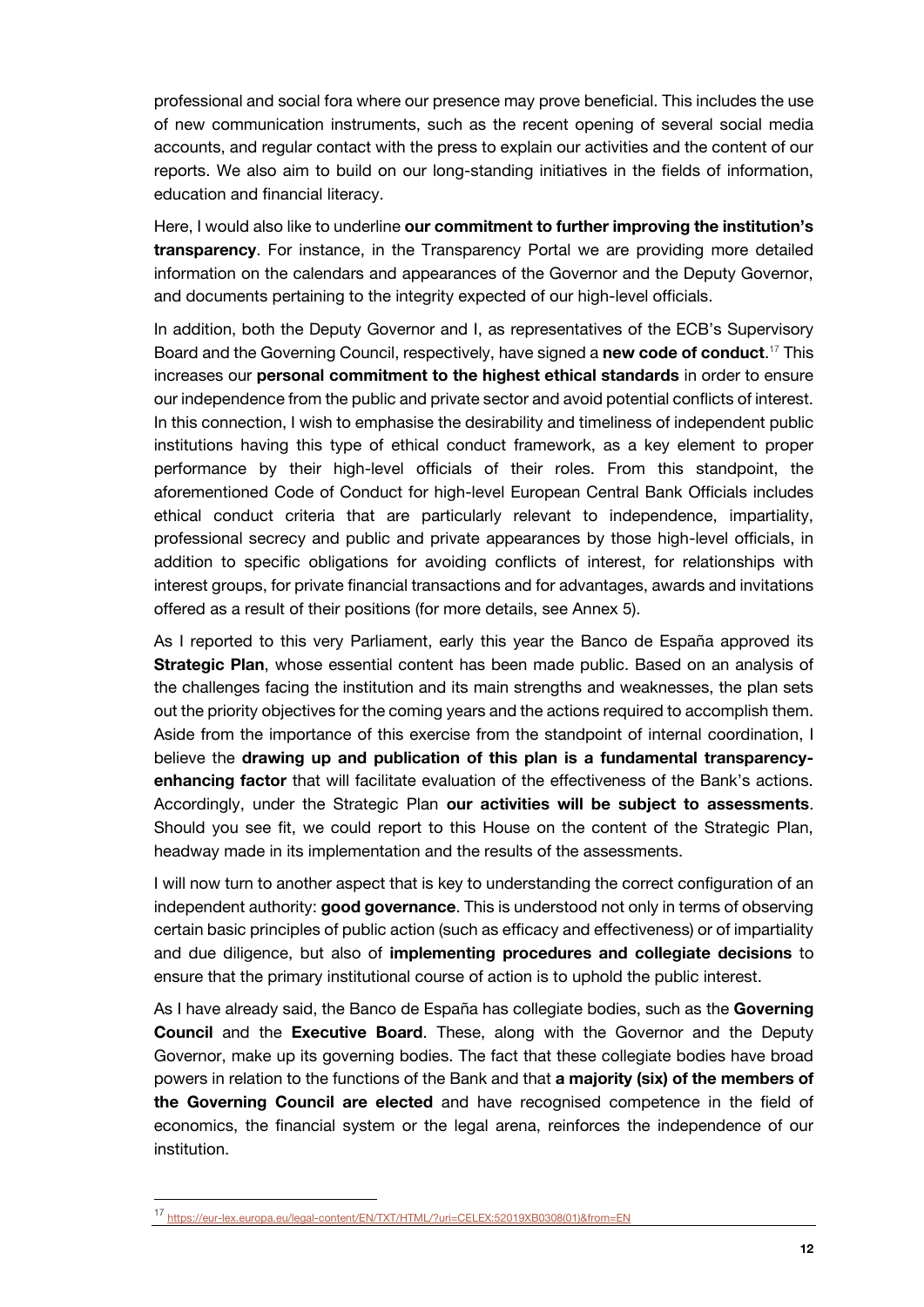A further good governance practice is having **a structure of committees to support the governing bodies.** These are able to appropriately assess and address the various matters that fall within the organisation's remit, ensuring an overall view and that all the relevant areas of the institution participate in the analysis of the issue concerned. This is the situation currently existing at the Banco de España, which has a solid structure based on an **Audit Committee and 12 other committees,** some with a very significant mandate, such as the Steering Committee and the recently created Financial Stability Committee.

This **modus operandi is particularly important for the analysis of economic policy in general, and of monetary policy in particular, as well as for the exercise of supervisory powers,** given the complexity of the environment and regulations, the profusion of data, the influence of external and internal factors and the different elements that need to be taken into consideration to assess the probability and severity of the risks. All of this means that every possible viewpoint of experts of proven experience and specialisation is required, to ensure that the responsible bodies are in a position to take the most appropriate decisions.

This way of proceeding is also the one most commonly used by our central bank and supervisory peers. It is embedded, for example, in the structure of the ECB, which includes various committees supporting its decision-making bodies, with representatives from all NCBs and the ECB, and in that of the SSM, which is based on joint supervisory teams (JSTs) of staff of the ECB and the national authorities who participate in formulating the proposals that are submitted to the Supervisory Board. This body decides on the action to take in this area on a collegiate basis, through the high-level representatives of which it is composed. The Supervisory Board's decisions are finally submitted, by means of a non-objection procedure, to the Governing Council of the ECB, which is ultimately responsible for their adoption. As regards actions relating to less significant institutions, which the Banco de España supervises directly, the procedures and reports have been progressively aligned with ECB practices, a process that will continue going forward.

Finally, and in the same direction of improving our institutional governance, my intention **is to continue to foster the collegiate functioning of our governing bodies, and to strengthen the functioning of our committees.** 

There I shall finish and now I remain at the disposal of the House for any questions or clarifications.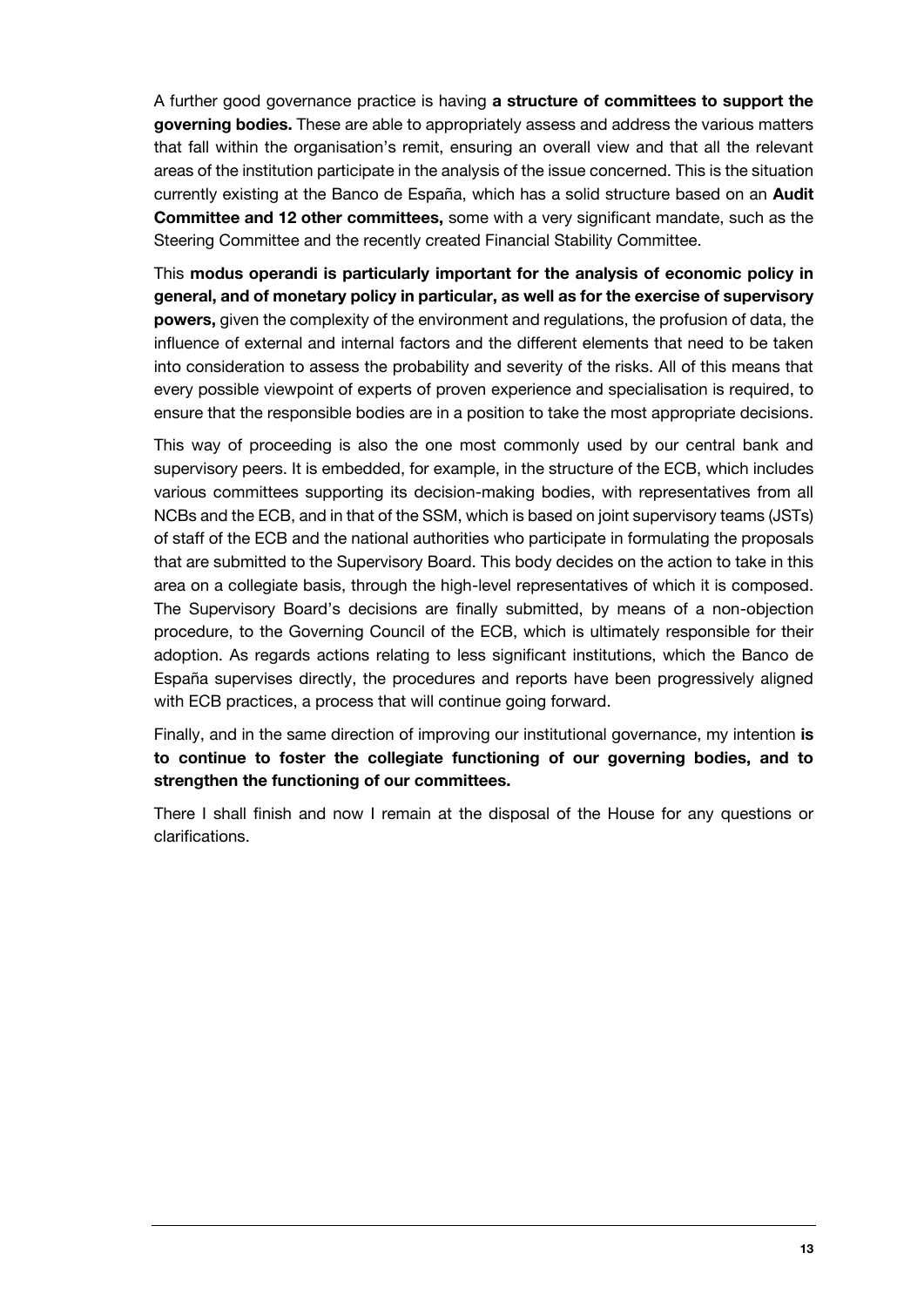## **ANNEX 1 The Banco de España's participation in the Eurosystem**

#### **1 Participation in the European System of Central Banks**

#### **1.1 The Eurosystem**

1

The Eurosystem is the monetary authority of the euro area and is made up of the European Central Bank (ECB) and the national central banks (NCBs) of the Member States whose currency is the euro, one of which is the Banco de España.<sup>1</sup>

The primary objective of the Eurosystem is to **maintain price stability in accordance with Article 127(1) of the Treaty on the Functioning of the European Union** (TFEU). According to this article, the Eurosystem shall also support the general economic policies in the Union. To pursue the fundamental objective of price stability, the Eurosystem has the basic function of **defining and implementing the monetary policy.** It has also been entrusted with other basic functions, such as conducting foreign-exchange operations consistent with the exchange rate policy established, holding and managing the official foreign-exchange reserves of the Member States, and promoting the smooth operation of payment systems. Since 2014, under Article 127(6) of the TFEU and Council Regulation (EU) No 1024/2013 (the "SSM regulation"), the ECB is responsible for specific tasks relating to the prudential supervision of banks located in the participating Member States. The ECB performs these functions within the framework of a Single Supervisory Mechanism made up of the ECB and the national competent authorities, as explained in Part 2 of this Annex. Finally, the ECB has the exclusive right to authorise the issue of banknotes in the euro area, to compile and produce statistics in collaboration with the NCBs in the performance of their functions, and to issue reports on consultations on legislative initiatives of the EU or of the national authorities concerning its sphere of competence.

The organisation of the Eurosystem is based on the **principle of decentralisation**. Decision-making is centralised, while the implementation of decisions is decentralised. In practice, the NCBs perform almost all operational tasks of the Eurosystem: they conduct the monetary policy operations and, as agents of the ECB, manage its foreign reserve holdings, provide payment and securities settlement facilities and ensure the manufacture, issue and post-issue handling of euro banknotes. They also collect statistics for the ECB, collaborate with the ECB on translation and the production of publications and contribute to economic analysis and research. The NCBs also collaborate on the preparation of the appropriate decisions to be adopted by the decision-making bodies of the Eurosystem through participation in various **committees** of NCB experts, which meet regularly to advise them and supply them with expert views on various matters. Around 300 Banco de España experts collaborate through their participation in such committees and in their subgroups.

The Eurosystem is run by the **ECB's decision-making bodies,<sup>2</sup>** principally the Executive Board and the Governing Council. In addition, the General Council is the ECB's third

<sup>1</sup> The Treaty on the Functioning of the European Union refers to the European System of Central Banks (ESCB) and not to the Eurosystem because when it was drafted it was assumed that all the EU Member States would adopt the euro. The ESCB is made up of the ECB and the NCBs of all the EU Member States, whether or not they have adopted the euro. The Eurosystem and the ESCB will continue to coexist as long as there are EU Members States that do not belong to the euro area.

 $2$  Their nature and functioning is governed by the TFEU, the Statute of the ESCB and the internal regulations (of the ECB, Executive Board, General Council and Supervisory Board).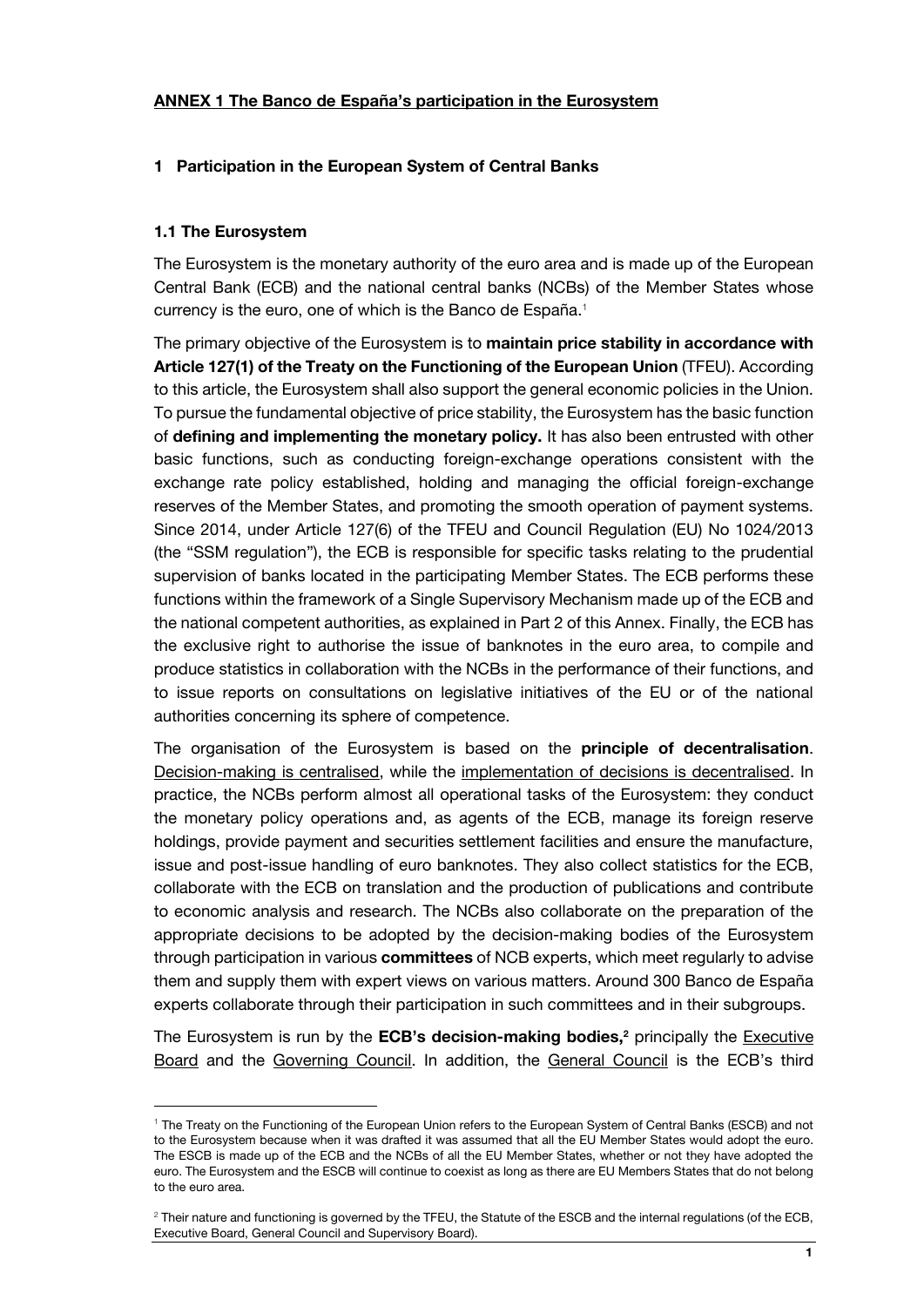decision-making body, of which the governors, presidents or chairmen of all the EU central banks are members with advisory and coordination competences in relation to the ESCB. Finally, the Supervisory Board is an internal ECB body responsible for planning and carrying out the ECB's tasks in relation to the prudential supervision of credit institutions (see Part 2 of this Annex).

# **1.2 The Executive Board of the ECB**

The Executive Board of the ECB is the decision-making body responsible for managing the day-to-day business of the ECB and implementing the policies of the Eurosystem. The Executive Board usually meets once a week and more frequently if necessary. Formally, decisions are adopted by simple majority, although in practice, as in the case of the Governing Council, the Executive Board acts as a collegiate body and seeks consensus. Among other tasks it is responsible for: i) preparing the meetings of the Governing Council, presenting the proposed decisions, and ii) implementing the monetary policy in accordance with the guidelines specified and decisions taken by the Governing Council, giving the necessary instructions to the euro area NCBs. It is composed of the President of the ECB, the Vice-President and four other members selected from among persons of recognised standing and professional experience in monetary or banking matters. The members of the Executive Board are appointed, by qualified majority, by the heads of state or government of the euro area countries, on a recommendation from the Council of the European Union, after it has consulted the European Parliament and the Governing Council of the ECB. The term of office of the members of the Executive Board is eight years and cannot be renewed.

As a member of the Executive Board, the ECB President occupies a prominent position and exercises exclusively certain reserved functions and, if absent, these functions are performed by the Vice-President: chairing meetings of the Governing Council, the General Council and the Executive Board of the ECB; representing the ECB abroad; and presenting the ECB's annual report to the EU Council and to the European Parliament. Additionally, the President is invited to attend certain meetings of the European Council (Heads of State or Government) and participates regularly in meetings of the EU Council in its configuration as the Economic and Financial Affairs Council (ECOFIN) and in the Eurogroup.

# **1.3 The Governing Council of the ECB**

Under the TFEU and the Statute, the ECB's **Governing Council** is assigned the power to adopt the most important and strategically significant decisions for the Eurosystem. The Governing Council usually meets twice a month – with the possibility of convening other ad hoc meetings, if necessary – and it also approves a large number of decisions on a daily basis using the so-called "written procedure" (which is explained below). Monetary policy decisions are adopted every six weeks and, although the minutes of these meetings are confidential, the Governing Council publishes an account of its deliberations one month after the meeting.

The **Governor of the Banco de España,** as a governor of an NCB of the euro area, is a **member of the Governing Council,** together with six members of the ECB's Executive Board and the other governors of euro area NCBs. When Governing Council members adopt monetary policy decisions and perform other functions of the Eurosystem, they are not acting as representatives of their countries or respective central banks, but rather **on a personal and independent basis** with the obligation to safeguard the interests of the Union as a whole. **Membership of this decision-making body is personal and inalienable.**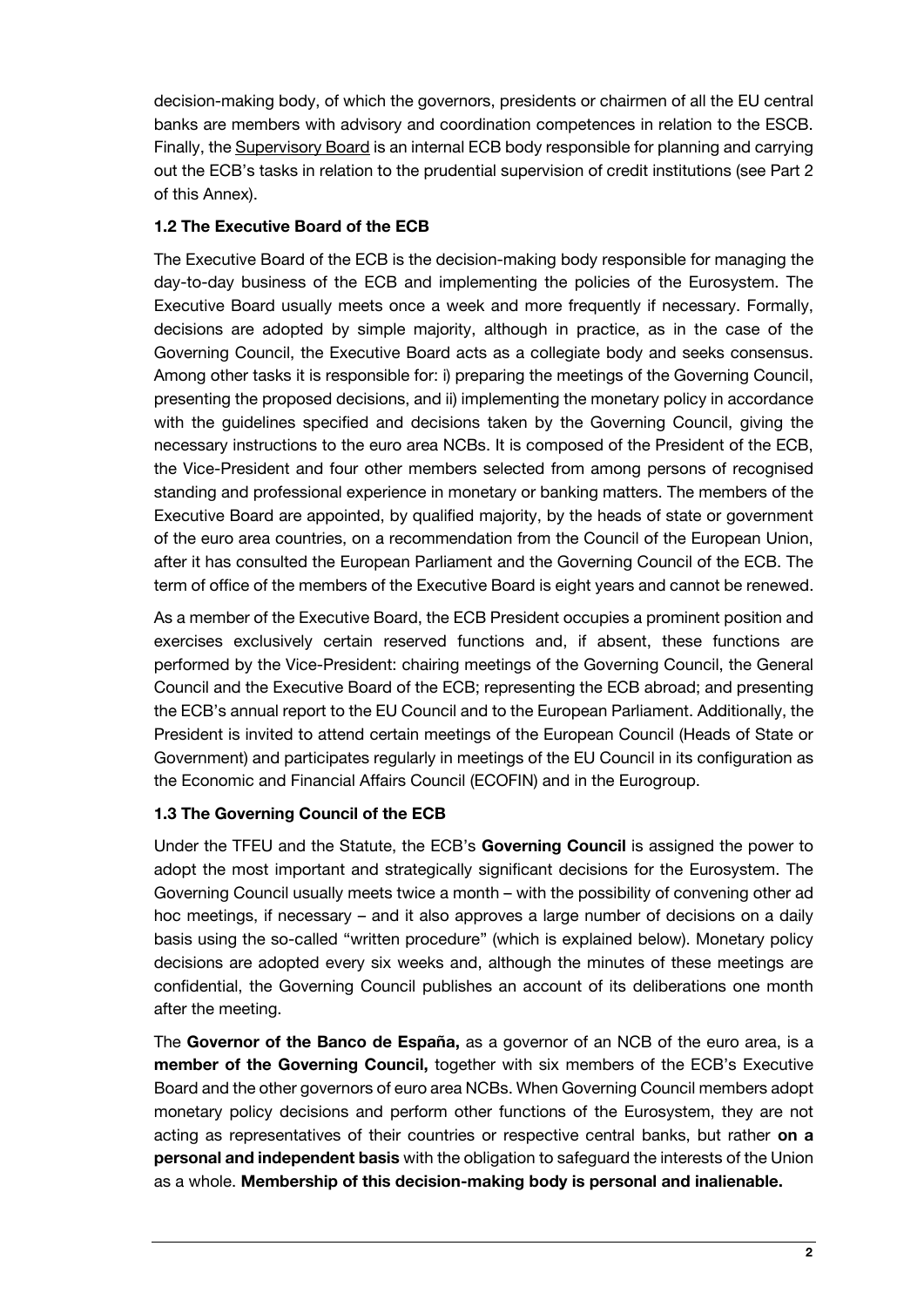The President of the EU Council or of the Eurogroup and one European Commission member may attend Governing Council meetings, albeit without the right to vote.

## Quorum and voting regime at the Governing Council

Governing Council decisions are generally adopted by consensus. If its members have to resort to voting, the Statute provides specific voting rules for each subject, although the general rule is voting by simple majority. Governing Council meetings require a **quorum of two-thirds of the members having a voting right**. Therefore, 14 voting rights would be needed out of a total of 21 (the Executive Board Members hold six voting rights and the other 15 voting rights are rotated among the 19 governors).<sup>3</sup> If the quorum is not met, the President may convene an extraordinary meeting at which decisions may be taken without regard to the quorum.

The ECB can adopt its decisions by simple or qualified majority, weighted simple or qualified majority, or unanimously.

In accordance with Article 10(2) of the Statute, the **unweighted simple majority** regime is the default **procedure generally applicable** and takes into account the rotation system. This involves the favourable vote of half of its members with voting rights plus one (11), where abstentions count as a "no". In the event of a tie, the President has the casting vote. **Monetary policy decisions are adopted by simple majority**. **4**

Adoption of decisions by the written procedure at the Governing Council

The Governing Council adopts a large number of decisions on a daily basis using the written procedure (Art. 4(7) of the ECB's Rules of Procedure). More than 1,200 decisions were adopted using the written procedure in 2019; less than 1% of them had to be submitted to a physical meeting to facilitate discussion, after comments had been received from Council members.

# **1.4 The General Council of the ECB**

l

The General Council of the ECB is composed of the President and the Vice-President of the ECB and the governors of the NCBs of all 27 EU Member States. It meets every three months and decisions are adopted by simple majority, unless provided otherwise by the Statute of the ESCB. The President of the ECB must keep the General Council informed of the decisions adopted by the Governing Council. Under the Statute of the ESCB, the

<sup>&</sup>lt;sup>3</sup> As from 1 January 2015, when Lithuania joined the euro area and the number of 18 countries was exceeded, a system of rotating voting rights, agreed by the EU Council in 2003, came into operation in order to ensure that the ECB would be able to continue to take decisions efficiently and swiftly. Under the provisions of Art. 10(2) of the Statute, two groups of countries have been formed at present according to the size of their economies and their financial sectors. The first group of five governors has four voting rights and the second group of 14 governors has 11 voting rights.

<sup>4</sup> The unweighted qualified majority regime (two-thirds of the votes) is used in very specific cases such as that envisaged by Art. 14(4) of the Statute regarding the performance of functions by the NCBs which might interfere with the objectives and the tasks of the Eurosystem. Where decisions are adopted by weighted majority (Art. 10(3) of the Statute), the rotation of voting rights does not apply. In these cases, an alternate or substitute appointed for the meeting is allowed to vote, which is not permitted for other voting. The votes of the Executive Board have a weighting of zero. The weighted simple majority regime is envisaged for decisions on the subscription of capital and adjustments to shares (Art. 28 of the Statute), on the key for capital subscription (Art. 29 of the Statute) or on the allocation of monetary income to central banks (Art. 32 of the Statute) or of losses and net profits to central banks (Art. 33 of the Statute). Where decisions are adopted by weighted qualified majority, half of the shareholders (10) and two-thirds of the subscribed capital are needed. The type of decisions adopted using this regime are those affecting increases in and payments of capital of the ECB (Art. 28(1) and 28(3) of the Statute) and alternative methods for measuring monetary income (Art. 32(3)). Lastly, very few decisions are taken unanimously; they require the attendance of all members at the meeting. The Recommendation of the ECB addressed to the European Council for the amendment of Art. 10(2) of the Statute (assignment of voting rights and rotation system in the Governing Council of the ECB) was adopted unanimously.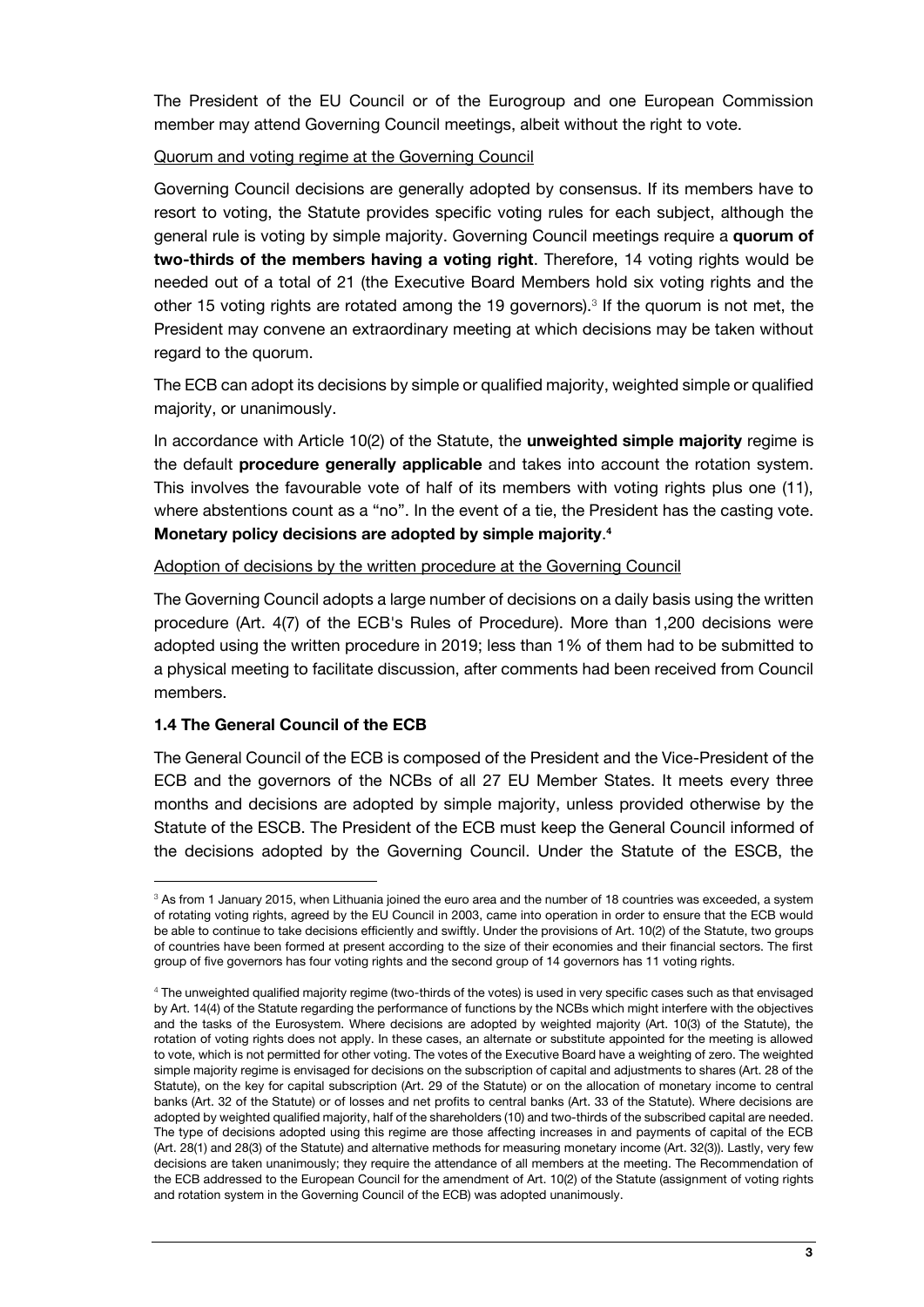General Council can be regarded as a "transitional body" which will continue to exist while there are EU Member States which have not adopted the euro. Its functions include the monitoring of progress achieved in convergence by EU Member States which have not yet adopted the euro, advice on the necessary preparations for irrevocably fixing their exchange rates, supervising the operation of Exchange Rate Mechanism II, acting as a forum for the coordination of EU exchange rate and monetary policies, and assisting with certain activities, such as the advisory functions of the ECB.

## **2 Single Supervisory Mechanism: distribution of responsibilities between the ECB and the national competent authorities and decision-making processes**

As from 4 November 2014, the prudential supervision of credit institutions in euro area countries was transferred to the **Single Supervisory Mechanism (SSM)**, which other EU countries that have not yet adopted the euro may also join.<sup>5</sup> This mechanism is structured as an integrated system, led by the ECB and involving the national competent authorities (NCAs), i.e. the supervisors of the participating countries.

The SSM Regulation **conferred on the ECB a large part of the prudential supervision competences** that had hitherto been the remit of the NCAs.<sup>6</sup> However, a distinction has been drawn between what are known as **"significant institutions"**, <sup>7</sup> which are supervised directly by the ECB (currently 113 institutions representing nearly 82% of total banking assets in the participating countries), and **"less significant institutions"**, which will continue to be supervised directly by the NCAs and indirectly by the ECB, with the main aim of ensuring they are treated consistently across the area. The tasks of granting authorisation to credit institutions (and, when appropriate, the withdrawal thereof) and of assessing proposals to acquire qualifying holdings are conferred on the ECB irrespective of whether the institutions are significant or not ("common procedures").

In any case, the ECB is **ultimately responsible for the supervision of all credit institutions** of participating countries, and may adopt regulations or issue guidelines or general instructions to ensure consistent supervision across the SSM. It may also assume the direct supervision of less significant institutions whenever it deems necessary to ensure consistent supervision.

 $^5$  In October 2020, the supervisors of Bulgaria and Croatia  $-$  countries that have not yet adopted the euro  $-$  began "close cooperation" with the ECB. This is the mechanism envisaged for countries outside the euro area to join the SSM.

<sup>&</sup>lt;sup>6</sup> Authorising credit institutions; authorising the acquisition of qualifying holdings; ensuring compliance with EU legislation on prudential and governance requirements; conducting supervision on a consolidated basis over credit institutions; conducting supervisory reviews and stress tests; participating in supplementary supervision of financial conglomerates; performing supervisory tasks in relation to credit institutions' recovery plans and the adoption of early intervention measures.

 $^7$  The criteria for determining whether a credit institution is considered significant are the following:

<sup>—</sup> Size and economic importance: total consolidated assets exceed €30 billion or 20% of the GDP of the country where the institution is established, or it is one of the three largest institutions of a Member State.

<sup>—</sup> Cross-border activity: it has subsidiaries in more than one participating country, whose cross-border assets or liabilities represent more than 20% of its total assets or liabilities.

<sup>—</sup> Public financial assistance: it has received or requested direct financial assistance from the European Financial Stability Facility (EFSF) or the European Stability Mechanism (ESM).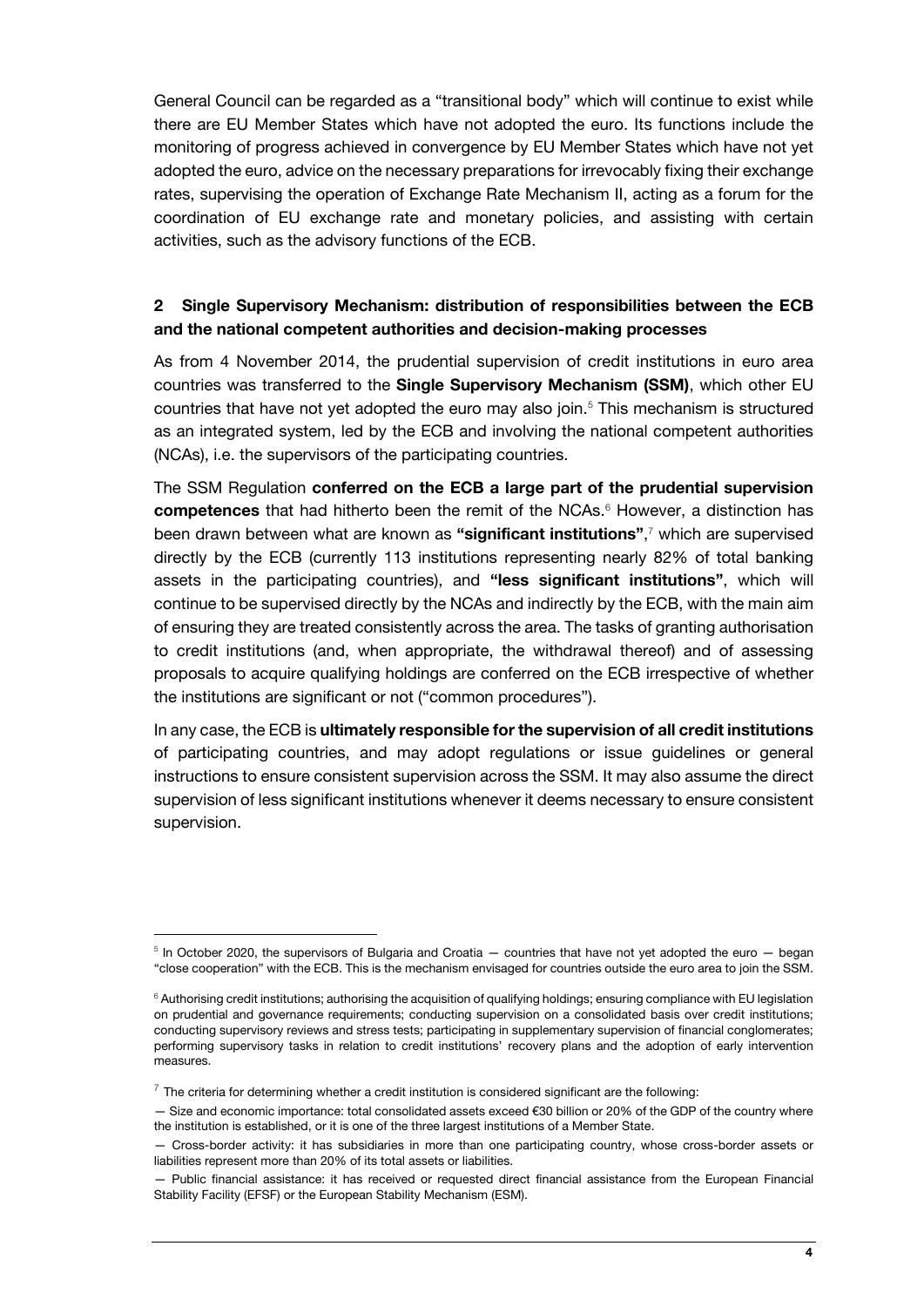The SSM Regulation also provides for the task of adopting measures in pursuance of **macroprudential stability** to be conferred on the ECB.<sup>8</sup> To ensure full coordination with the national designated authorities in this area, the latter must give advance notice of their intention to activate macroprudential tools to the ECB, which may object to it. At the same time, the ECB may apply more stringent measures than those envisaged at the national level, giving sufficient notice to the national designated authorities, which may raise objections for their consideration by the ECB.

The design of the **SSM's governance arrangements** was conditioned by the **governance structure of the ECB**, whose decision-making bodies are the Governing Council and the Executive Board, as set out in the TFEU and its Statute. With the two-fold aim of ensuring that the assumption of new supervisory competences by the ECB does not jeopardise its independence in the determination and implementation of monetary policy, and of allowing all national supervisors to participate in the ECB's decision-making (given that prudential supervision is not the responsibility of central banks in all Member States and that national authorities are not represented in the Governing Council), the SSM Regulation established a new internal body, the Supervisory Board, responsible for planning and carrying out supervisory tasks.

The **Supervisory Board** comprises a Chair (appointed for a non-renewable term of five years), a Vice-Chair (chosen from among the members of the ECB's Executive Board), four ECB representatives and one representative from each national supervisor. It is currently made up of 27 members with voting rights: its Chair, its Vice-Chair, $9$  four ECB representatives and the representatives of the 21 NCAs of the participating Member States. In the case of Spain, the representative of the Banco de España, in its capacity as national supervisory authority, is the Deputy Governor. Each member has one vote<sup>10</sup> (in the event of a tie, the Chair has the casting vote) and decisions are generally taken by simple majority, except for those relating to the adoption of regulations implementing the tasks conferred on the ECB, which are taken by qualified majority. All representatives on the **Supervisory Board have a duty to act in the interests of the Union as a whole** and not in those of the country or authority they represent.

The Supervisory Board proposes draft supervisory decisions to the **Governing Council** of the ECB, which is ultimately responsible for adopting them.<sup>11</sup> To this end, a **"non-objection" procedure** has been established, under which the Governing Council may approve or object to (within a maximum period of ten days) the proposals submitted by the Supervisory Board, but may under no circumstance modify them.<sup>12</sup> Where the Governing Council objects to a

<sup>&</sup>lt;sup>8</sup>As noted in Recital 14 of the SSM Regulation, capital buffers to ensure that credit institutions accumulate, during periods of economic growth, a sufficient capital base to absorb losses in stressed periods, specific systemic institution buffers, and other measures aimed at addressing systemic or macroprudential risk are key prudential tools.

<sup>&</sup>lt;sup>9</sup> In both cases, the appointment requires the approval of the European Parliament. By contrast, the appointment of the Chair, the Vice-Chair or the other members of the ECB's Executive Board only require the non-binding opinion of the European Parliament (Article 26(3) of the SSM Regulation).

 $10$  In countries where supervisory competences lie with an institution other than the central bank, a representative of the latter can also attend meetings, although only one vote per country is counted.

 $11$  To prevent conflicts of interest between monetary policy and supervisory powers, the ECB ensures a separation of objectives, decision-making, processes and tasks. This includes strict separation of the Governing Council's meetings.

 $12$  This procedure does not apply to ECB decisions relating to its general framework, which are adopted by the Governing Council in accordance with the ECB's standard procedures, following a proposal of the Executive Board. Nor does it apply to macroprudential decisions, which are proposed by the Supervisory Board and may be approved, rejected or amended by the Governing Council.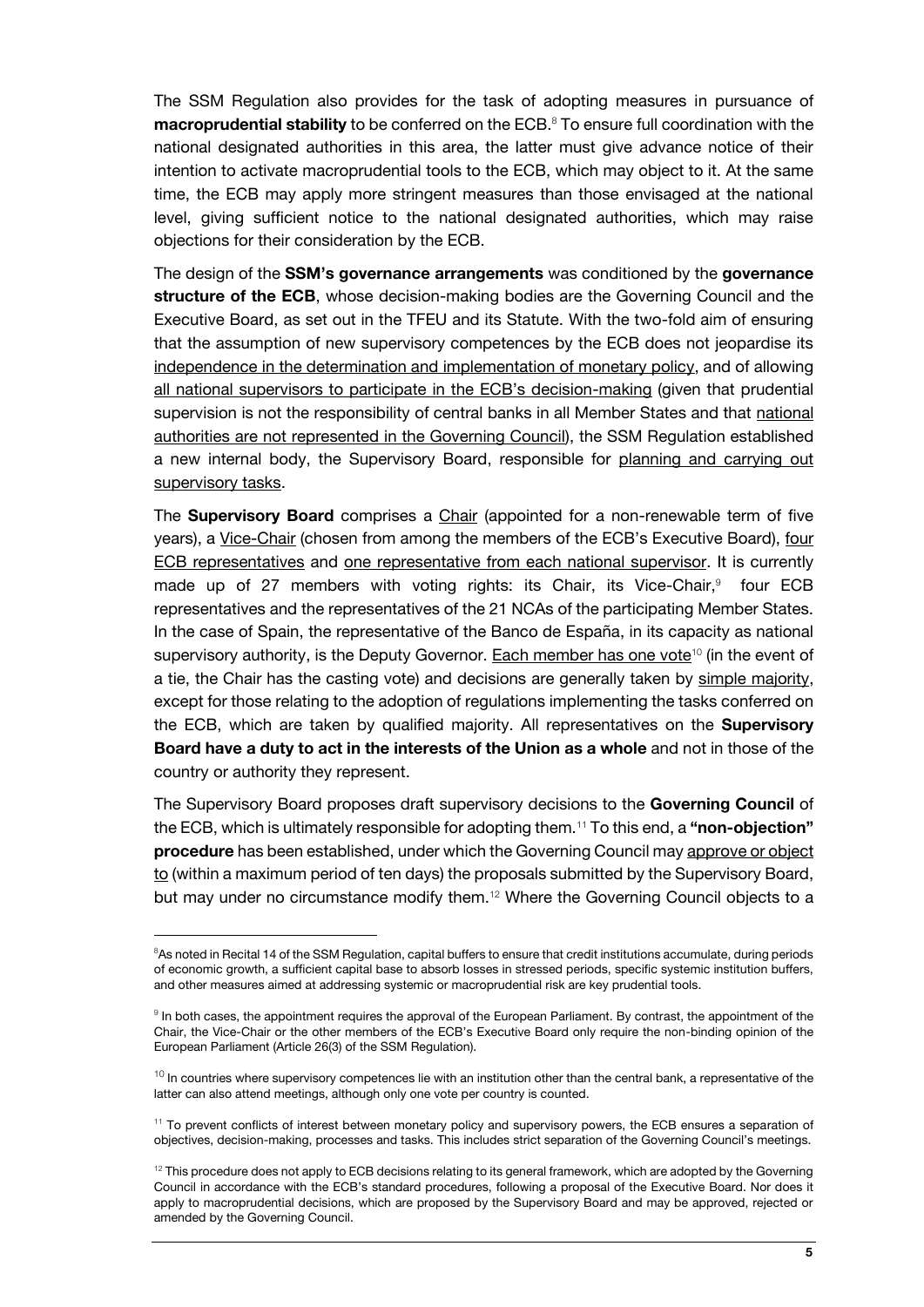draft decision (which has not yet been the case), it is returned to the Supervisory Board, which will examine the Governing Council's reasons and submit a new draft decision. To resolve any differences of views expressed in this interaction, the SSM Regulation provides for the creation of a **Mediation Panel**, on which each Member State has a representative chosen from among the members of the Governing Council and the Supervisory Board. This mediation process is activated at the request of one or more NCAs, when they fail to agree with the rationale for the objection raised by the Governing Council.

The ongoing supervision of significant institutions is the responsibility of the so-called **joint supervisory teams (JST)**, formed by staff from the ECB and the NCAs of the countries in which the institutions are located. Each JST is led by a coordinator at the ECB, who is supported by one or more sub-coordinators from the NCA. In order to foster neutrality, every attempt is made to ensure that coordinators are not from the home country of the supervised institution, and that they change institutions on a regular basis (three to five years). The ECB is responsible for defining the size and composition of the JSTs, which vary depending on the complexity of the supervised institution.<sup>13</sup>

**The NCAs retain key tasks** both in SSM supervisory processes and decision-making. These notably include:

- (i) **Tasks outside the scope of the SSM.** NCAs remain exclusively in charge of overseeing certain key areas of banking (consumer protection, prevention of money laundering and terrorist financing, and oversight of financial markets), and of supervising institutions other than credit institutions.
- (ii) **Tasks assigned to the NCAs within the SSM framework.** The responsibility for the exercise of the powers conferred on the ECB is distributed between the ECB and the NCAs.
	- **Less significant institutions:** NCAs conduct the direct supervision of these institutions and retain their power to adopt independently any supervisory decisions they deem necessary (except those relating to the "common procedures"), duly informing the ECB.
	- **Significant institutions:** NCAs play a pivotal role in the JSTs (they contribute the staff, experience and knowledge of the country's institutions and banking system), and the on-site inspection teams are mostly from that country. Moreover, NCAs have an important role in a number of administrative procedures. For example, NCAs are responsible for submitting to the ECB the proposals relating to the "common procedures".
- (iii) **New tasks arising from membership of the SSM.** The governors of NCBs and representatives from NCAs take part in the decision-making process in the Governing Council and the Supervisory Board of the ECB, respectively (not only decisions concerning institutions in their countries but also SSM decisions overall). In addition, the NCAs participate actively in a broad range of networks of experts and working groups set up by the SSM to conduct discussions at a technical level, particularly on issues of a horizontal nature.

j

 $13$  For institutions operating in several countries, a "core JST" is set up, comprising an ECB coordinator (who is also the chair) and national sub-coordinators.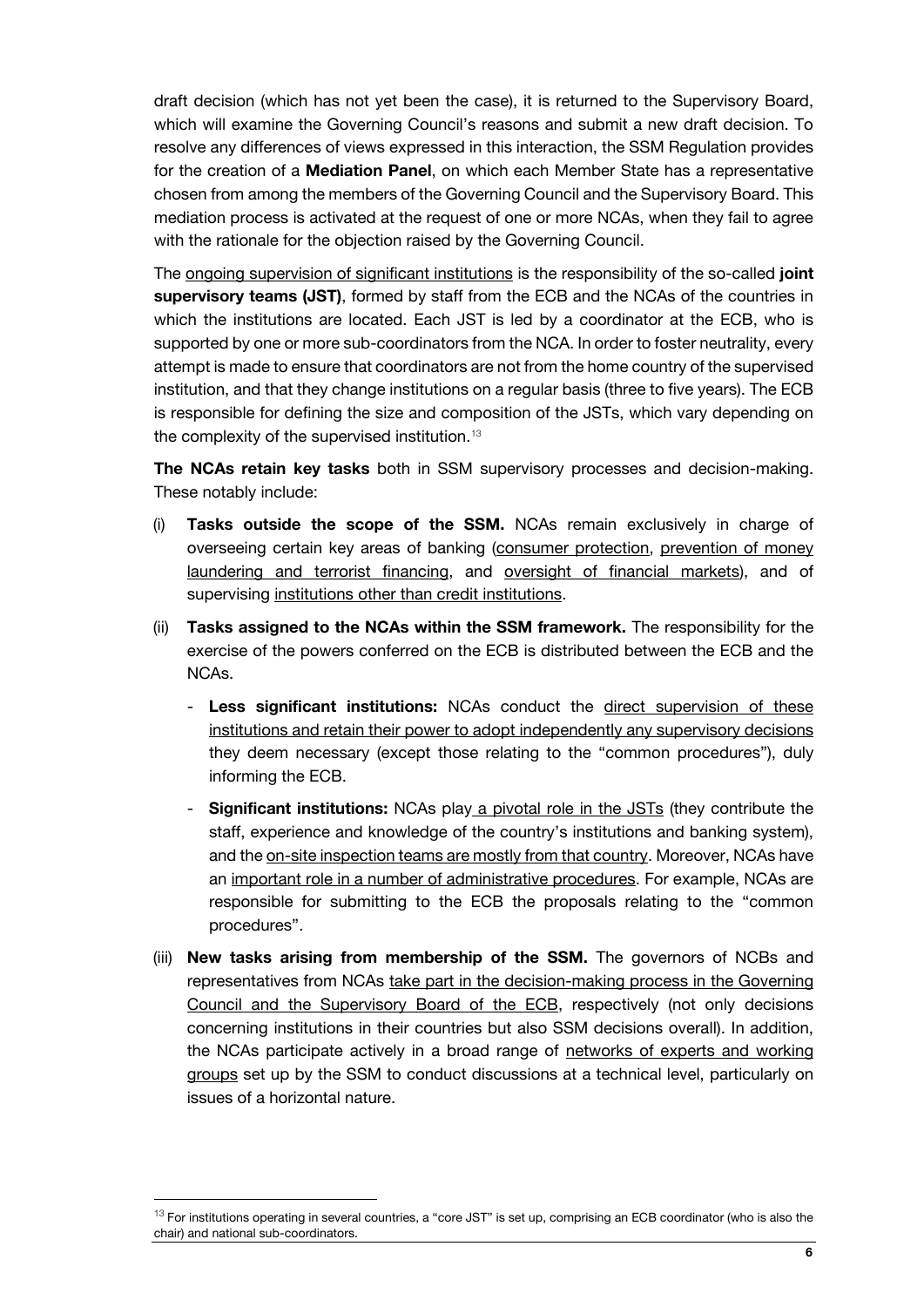## **ANNEX 2 - Functions of the governing bodies of the Banco de España**

*In accordance with the provisions of Articles 17 to 23 of Law 13/1994 of 1 June 1994 of Autonomy of the Banco de España, and of its Internal Rules, the functions of the governing bodies of the Banco de España are, essentially, the following:*

## **1 Powers of the Governor**

- Run the institution and preside over the Governing Council and the Executive Commission.
- Act as the Bank's legal representative to all effects and purposes, especially in the Courts of Justice.
- Authorise contracts and documents and perform all other activities necessary for the conduct of the functions conferred on the Banco de España.
- Represent the Banco de España at those institutions and international organisations in which its participation may be envisaged.
- Sit on the Governing Council and the General Council of the European Central Bank (ECB).
- Represent the Banco de España before the Spanish Parliament, acting as the channel for providing parliamentary access to Banco de España information that falls under the secrecy obligation, and attending the sessions of the parliamentary committees at which his/her presence is required under parliamentary regulations or national law
- Manage, at the highest level, all the services of the Banco de España, and sign any documents, such as minutes and circulars that he/she is required to formalise.
- Propose to the Government the appointment of the Deputy Governor. Moreover, the Governor shall be heard by the Minister for the Economy about the appointment of six members of the Governing Council.
- Propose to the Governing Council the Council members that shall form part of the Executive Commission.
- Propose to the Executive Commission the appointment and dismissal of the Directors General, for ratification by the Governing Council.
- The Governor shall have the powers delegated by the Governing Council or the Executive Commission.

# **2 Powers of the Deputy Governor**

- Manage, at the highest level, the common internal services of the Banco de España.
- Stand in for the Governor when the post is vacant or in the event of the latter's absence or illness.
- The Deputy Governor shall have the powers delegated by the Governor, the Governing Council or the Executive Commission.

## **3 Powers of the Governing Council**

- Approve the general guidelines of action of the Banco de España so that it may fulfil the functions entrusted to it.
- Debate monetary policy matters and supervise the Banco de España's contribution to implementation of the monetary policy of the European System of Central Banks by the Executive Commission, all in accordance with the ECB's guidelines and instructions and observing the independence and professional secrecy obligation of the Governor as a member of the ECB's governing bodies.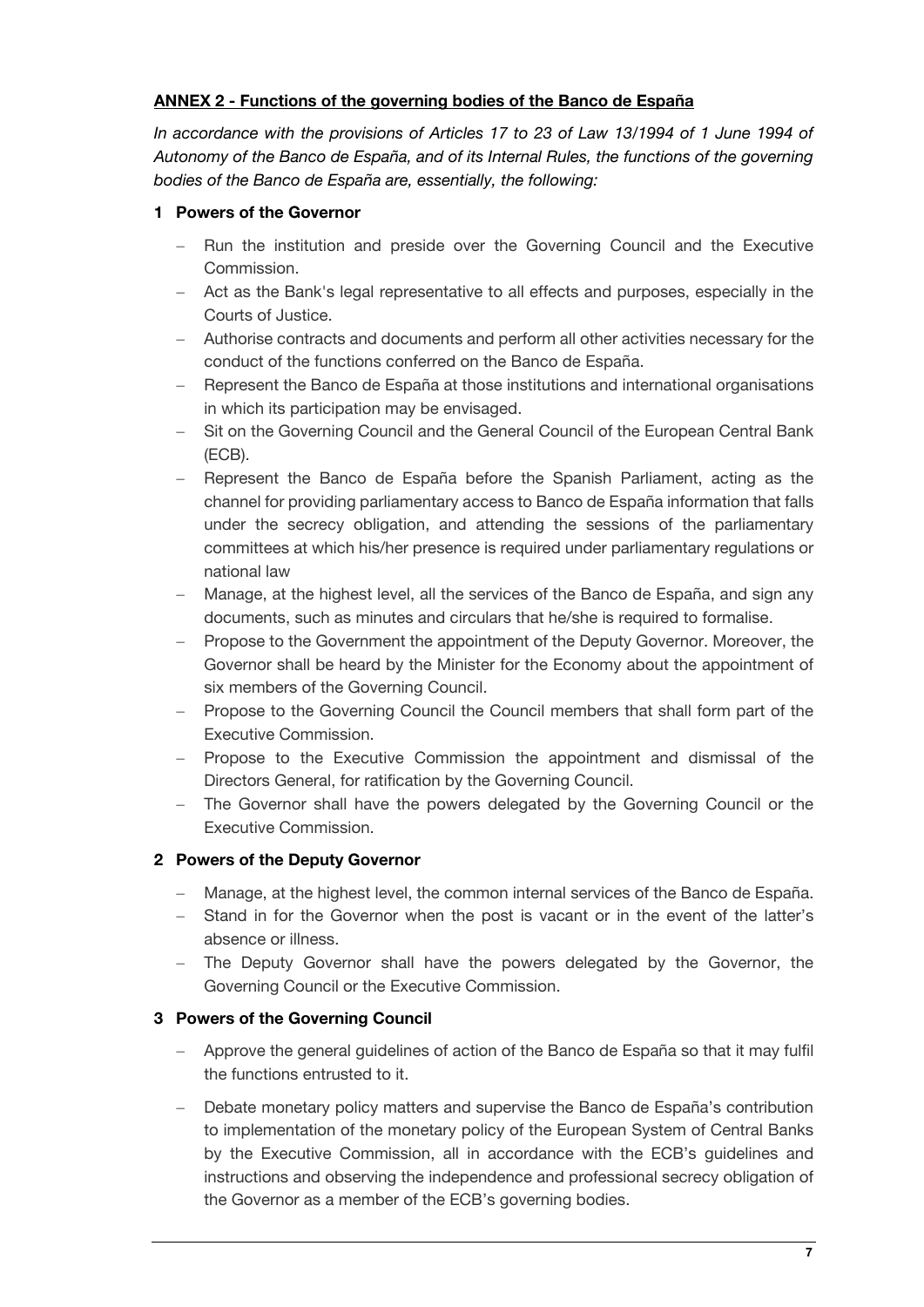- Approve, at the proposal of the Executive Commission, the Banco de España's *Annual Report* and, where appropriate, any other reports that it may be required to submit to Parliament, the Government or the Minister for Economy and Finance<sup>14</sup>.
- Approve Monetary Circulars and Banco de España Circulars.
- Submit to the Government the proposals for removal from office referred to in Article 25(4)(d) of the Law of Autonomy of the Banco de España.
- Approve, at the proposal of the Executive Commission, the Internal Rules of the Banco de España.
- Approve the Banco de España's budget proposal, authorise the annual accounts for issue and approve the proposal for distribution of profit.
- Approve the staff policy guidelines and ratify the appointment of Directors General.
- Impose penalties the adoption of which falls within the powers of the Banco de España.
- Approve penalty proposals to be submitted by the Banco de España to the Minister for Economy and Finance.
- Settle appeals or claims against decisions of the Banco de España where it is within its powers to do so.
- Adopt any other resolutions necessary to perform the functions entrusted to the Banco de España under the Law of Autonomy that are not the exclusive competence of the Executive Commission.
- Designate, at the proposal of the Governor, the two Council members of the Executive Commission and the members of the Audit Committee.
- Propose to the Ministry of Public Administration, or issue a report to that effect, the initiation of proceedings against members of the Banco de España's governing or management bodies, to ascertain responsibilities relating to presumed breaches of any of the obligations established in Articles 6, 26(2) and 28 of the Law of Autonomy of the Banco de España.
- Learn, in the immediately following session, of any resolutions of the Executive Commission adopting any kind of precautionary measures against credit institutions.
- Be aware of the resolution of the Executive Commission on approval of the Banco de España's organisation chart and changes to it and on the creation of commissions and committees.
- Be informed of delegations and advocations made by the Governor.

## **4 Powers of the Executive Commission**

- Contribute to implementation of the monetary policy developed by the European System of Central Banks, in accordance with Article 21(1)(b) of the Law of Autonomy of the Banco de España.
- Make decisions on administrative authorisations to be granted by the Banco de España.
- Organise the Banco de España and appoint its staff.

<sup>&</sup>lt;sup>14</sup> Understood to currently refer to the Minister for Economic Affairs and Digital Transformation.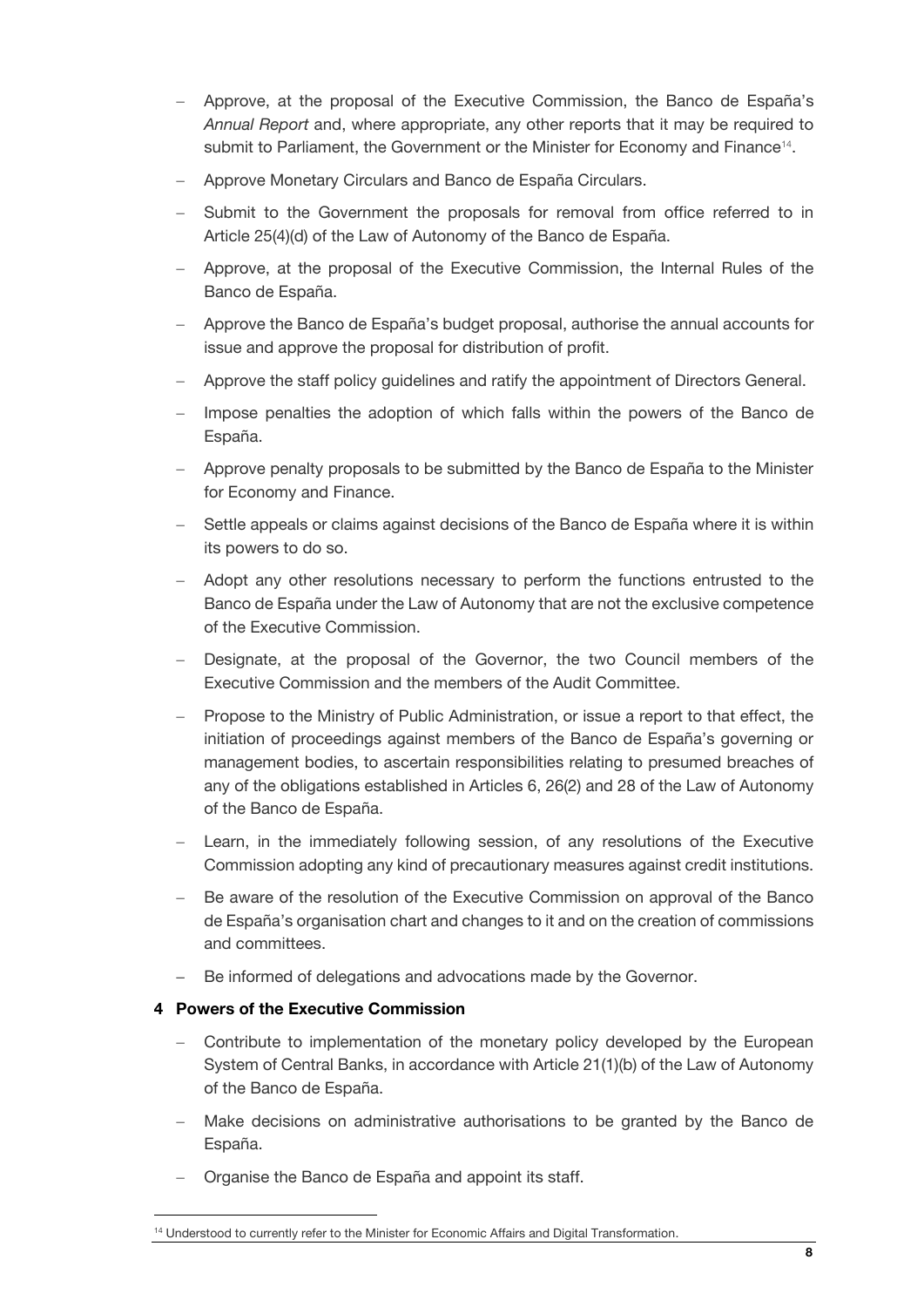- Appoint Directors General and set their remuneration in accordance with the relevant provisions of Article 71 of the Internal Rules. The Governing Council shall, in any case, ratify these appointments.
- Submit to the Governing Council proposals in respect of which the latter has the power of decision or approval.
- Perform tasks expressly delegated to it by the Governing Council.
- Submit to credit institutions, and all other supervised institutions, specific requirements and recommendations and resolve to initiate penalty proceedings against such institutions and their governing and management bodies and to adopt control measures, replace directors and take any other precautionary measures entrusted to the Banco de España by law. The Executive Commission shall promptly inform the Governing Council of any such precautionary measures adopted in exercise of these powers.
- Manage the Banco de España in the field of private law and avail of its assets.
- Adopt resolutions on all other operations or transactions required to be performed by the Banco de España to carry out its functions, delegating to the commissions or persons it may deem appropriate.
- Approve the Banco de España's organisation chart and submit that approval to the Governing Council for purposes of information.
- Authorise the creation, composition, form of operation, modification or dissolution of commissions or committees.
- Submit to the Governing Council proposed penalties the adoption of which falls within the powers of the Banco de España.
- Be aware of and act, as appropriate, in respect of non-compliance with minimum reserves and statistical reporting requirements, in accordance with Regulation (EC) No 2818/98 of the European Central Bank of 1 December 1998 on the application of minimum reserves and Regulation (EC) No 2819/98 of the European Central Bank of 1 December 1998 concerning the consolidated balance sheet of the monetary financial institutions sector.
- Draft proposed Circulars and Monetary Circulars for approval by the Governing Council.
- Approve internal circulars, to be endorsed by the Governor.
- Authorise expenditure and order the related payments.
- Submit the Banco de España's budget proposal, annual accounts and proposal for distribution of profit to the Governing Council for approval.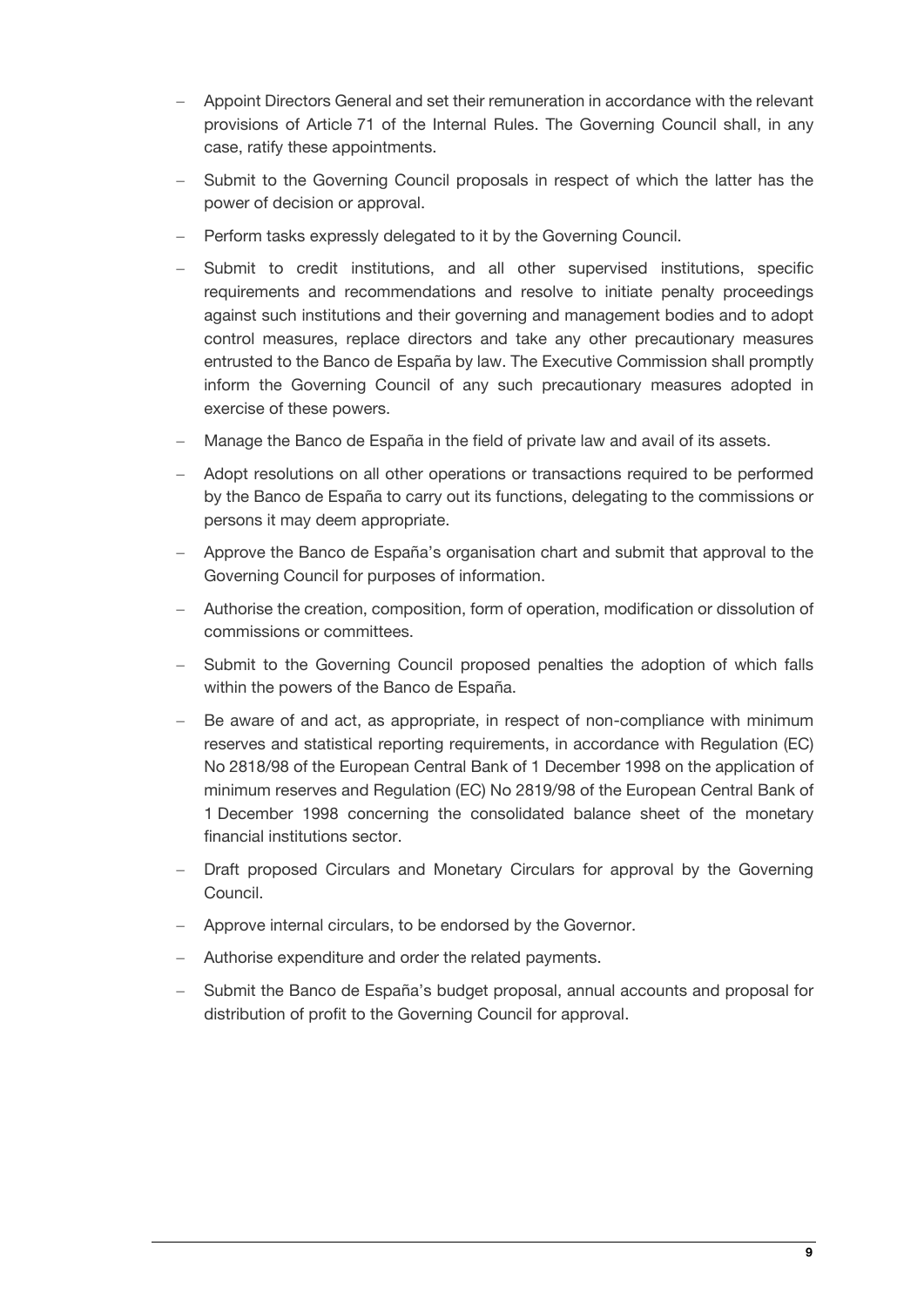# **ANNEX 3 - Rules for senior officers following termination of office. Spanish and European framework**

|                                                | <b>Applicable</b>                                                                                                                                                                                        | <b>Limitations</b>                                                                                                                                                                                                                         |                                                                                          |                                                                                                                                                                                                                                                                                                                                              |  |
|------------------------------------------------|----------------------------------------------------------------------------------------------------------------------------------------------------------------------------------------------------------|--------------------------------------------------------------------------------------------------------------------------------------------------------------------------------------------------------------------------------------------|------------------------------------------------------------------------------------------|----------------------------------------------------------------------------------------------------------------------------------------------------------------------------------------------------------------------------------------------------------------------------------------------------------------------------------------------|--|
| <b>Institution</b>                             | regulations                                                                                                                                                                                              | <b>Position</b>                                                                                                                                                                                                                            | <b>Term</b>                                                                              | <b>Scope of prohibition</b>                                                                                                                                                                                                                                                                                                                  |  |
| <b>Banco de</b><br>España                      | Law 13/1994 of 1<br>June 1994 of<br>Autonomy of the<br>Banco de<br>España.<br>Internal Rules of<br>the Banco de<br>España<br>Code of Conduct<br>of the Governing<br>Bodies of the<br>Banco de<br>España. | Governor and Deputy<br>Governor                                                                                                                                                                                                            | 2 years                                                                                  | Professional activities related to credit<br>institutions, specialised lending institutions and<br>securities markets                                                                                                                                                                                                                        |  |
|                                                |                                                                                                                                                                                                          | Elected members                                                                                                                                                                                                                            | 2 years                                                                                  | Private banks affected by decisions in which<br>they have participated with their vote<br>In the case of Governing Council members, the<br>prohibition extends to any private entity subject<br>to regulation or supervision by the Banco de<br>España, including Spanish banks within the remit<br>of the SSM                               |  |
|                                                |                                                                                                                                                                                                          | Directors-General and<br><b>Associate Directors-</b><br>General                                                                                                                                                                            | 2 years                                                                                  | Relative prohibition: banks directly related to the<br>duties of the office held (i.e. where Directors-<br>General, the governing bodies at the proposal of<br>Directors-General or persons responsible for<br>their subsidiary bodies, by delegation or<br>substitution, have made or informed decisions in<br>connection with those banks) |  |
|                                                |                                                                                                                                                                                                          |                                                                                                                                                                                                                                            | 6 months<br>(extendable to 12)                                                           | Absolute prohibition: banks supervised by the<br>Banco de España or in their economic group,<br>and banks or associations representing the<br>collective interests of the former                                                                                                                                                             |  |
| <b>Spanish</b><br><b>Central</b><br>Government | Law 3/2015 of 30<br>March regulating<br>the holding of<br>senior offices in<br>the Central<br>Government                                                                                                 | Senior officers of the<br>Central Government                                                                                                                                                                                               | 2 years                                                                                  | Private banks, or banks in the same group,<br>affected by decisions in which they have<br>participated                                                                                                                                                                                                                                       |  |
|                                                |                                                                                                                                                                                                          | Officers in a regulatory<br>or supervisory body<br>(including the National<br><b>Securities Market</b><br>Commission (CNMV),<br>the National<br>Commission on<br>Markets and<br>Competition (CNMC)<br>and the Nuclear Safety<br>Board CSN) | 2 years                                                                                  | Private banks that have been subject to their<br>supervision or regulation                                                                                                                                                                                                                                                                   |  |
|                                                | Code of Conduct<br>for high-level<br><b>ECB</b> officials<br>(2019/C 89/03)                                                                                                                              | Members of the<br>Governing Council<br>(Gov C), the<br>Supervisory Board<br>(SB), the Executive<br>Board (ExB), the<br>Steering Committee,<br>the Mediation Panel                                                                          | 1 year (extendable<br>to 2 in the case of<br>direct involvement in<br>supervision)       | Significant or less significant credit institutions                                                                                                                                                                                                                                                                                          |  |
|                                                |                                                                                                                                                                                                          |                                                                                                                                                                                                                                            | 6 months                                                                                 | Any other financial institution, and any entity<br>engaged in lobbying in relation to the ECB, or<br>consultancy and/or advocacy for the ECB, or for<br>financial institutions                                                                                                                                                               |  |
|                                                |                                                                                                                                                                                                          | Members of the ExB<br>and the Gov C                                                                                                                                                                                                        | 1 year                                                                                   | Counterparties to the Eurosystem in monetary<br>policy or foreign exchange operations                                                                                                                                                                                                                                                        |  |
| <b>ECB</b>                                     |                                                                                                                                                                                                          |                                                                                                                                                                                                                                            | 6 months                                                                                 | Payment or settlement system operators, central<br>counterparties and providers of payment<br>instruments subject to ECB oversight                                                                                                                                                                                                           |  |
|                                                |                                                                                                                                                                                                          | Gov C and SB<br>alternates                                                                                                                                                                                                                 | 6 months<br>(extendable to 12 in<br>the case of direct<br>involvement in<br>supervision) | Significant or less significant credit institutions                                                                                                                                                                                                                                                                                          |  |
|                                                |                                                                                                                                                                                                          |                                                                                                                                                                                                                                            | 3 months                                                                                 | Any other financial institution and any entity<br>engaged in lobbying in relation to the ECB, or<br>consultancy and/or advocacy for the ECB, or for<br>financial institutions                                                                                                                                                                |  |
|                                                |                                                                                                                                                                                                          | Gov C alternates                                                                                                                                                                                                                           | 6 months                                                                                 | Counterparties to the Eurosystem in monetary<br>policy or foreign exchange operations                                                                                                                                                                                                                                                        |  |
|                                                |                                                                                                                                                                                                          |                                                                                                                                                                                                                                            | 3 months                                                                                 | Payment or settlement system operators, central<br>counterparties and providers of payment<br>instruments subject to ECB oversight                                                                                                                                                                                                           |  |
| EC                                             | Code of Conduct<br>for the Members<br>of the European<br>Commission<br>(2018/C 65/06)                                                                                                                    | President                                                                                                                                                                                                                                  | 3 years                                                                                  | Lobbying its members or staff in connection with<br>matters for which they were responsible within<br>their portfolio                                                                                                                                                                                                                        |  |
|                                                |                                                                                                                                                                                                          | Members                                                                                                                                                                                                                                    | 2 years                                                                                  | Lobbying its members or staff in connection with<br>matters for which they were responsible within<br>their portfolio                                                                                                                                                                                                                        |  |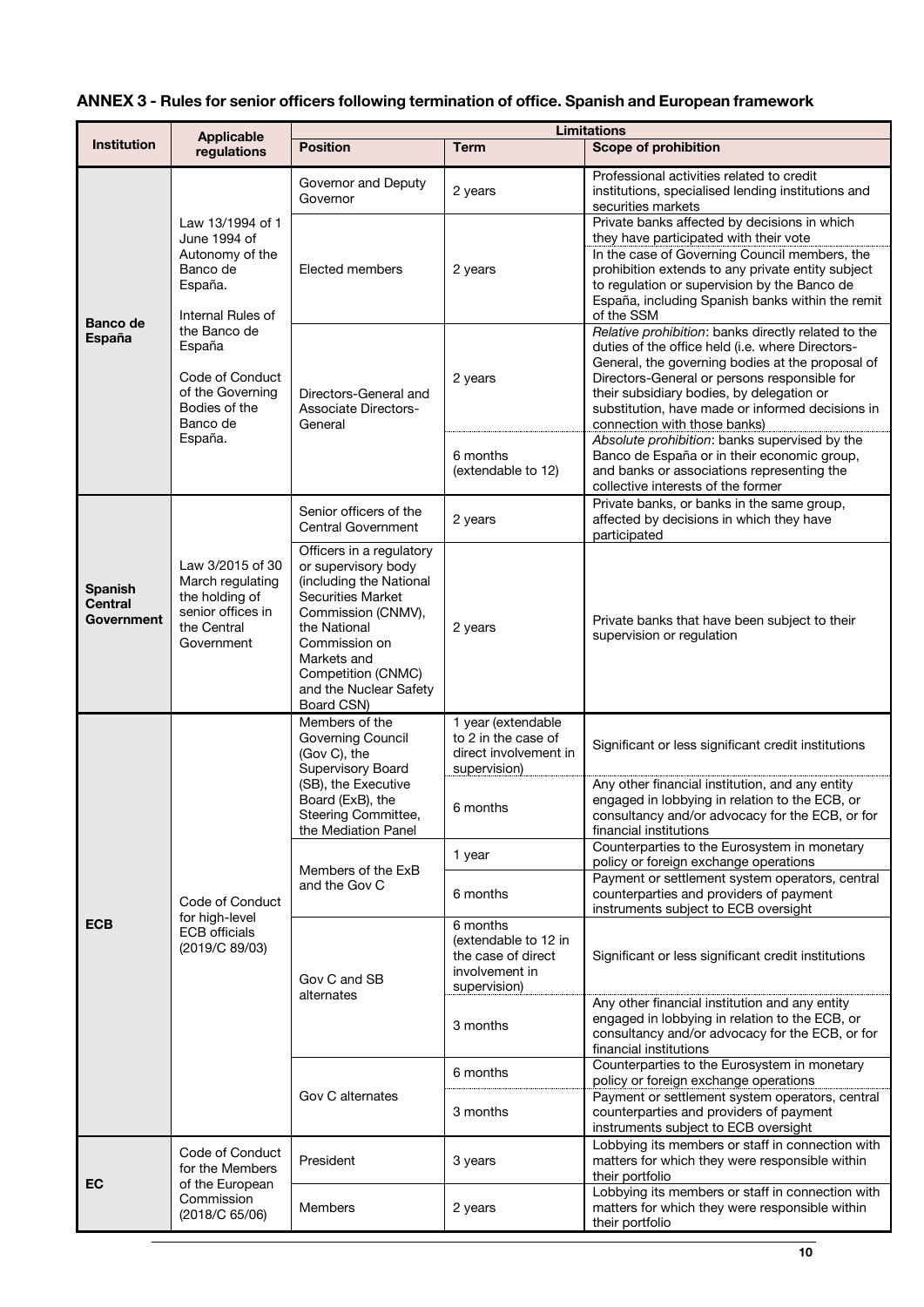| <b>NCB</b> | Governor's term of office | <b>Renewable</b> | Term of office, assuming one renewal,<br>if allowed |
|------------|---------------------------|------------------|-----------------------------------------------------|
| <b>BE</b>  | 5 years                   | <b>YES</b>       | 10 years                                            |
| DE         | 8 years                   | <b>YES</b>       | 16 years                                            |
| <b>EE</b>  | 7 years                   | <b>YES</b>       | 14 years                                            |
| IE         | 7 years                   | <b>YES</b>       | 14 years                                            |
| <b>GR</b>  | 6 years                   | <b>YES</b>       | 12 years                                            |
| <b>ES</b>  | 6 years                   | Non-renewable    | 6 years                                             |
| <b>FR</b>  | 6 years                   | YES (once)       | 12 years                                            |
| IT         | 6 years                   | YES (once)       | 12 years                                            |
| <b>CY</b>  | 5 years                   | <b>YES</b>       | 10 years                                            |
| LT.        | 5 years                   | YES (unlimited)  | 10 years                                            |
| LV         | 6 years                   | YES (unlimited)  | 12 years                                            |
| LU         | 6 years                   | <b>YES</b>       | 12 years                                            |
| <b>MT</b>  | 5 years                   | <b>YES</b>       | 10 years                                            |
| <b>NL</b>  | 7 years                   | <b>YES</b>       | 14 years                                            |
| <b>AT</b>  | 6 years                   | <b>YES</b>       | 12 years                                            |
| PT         | 5 years                   | YES (once)       | 10 years                                            |
| SI         | 6 years                   | <b>YES</b>       | 12 years                                            |
| <b>SK</b>  | 6 years                   | YES (once)       | 12 years                                            |
| F1         | 7 years                   | <b>YES</b>       | 14 years                                            |
| <b>ECB</b> | 8 years                   | Non-renewable    | 8 years                                             |
| <b>UK</b>  | 8 years                   | Non-renewable    | 8 years                                             |

#### **ANNEX 4 – Governor mandates in European countries: terms of office and renewability**

NOTE: The power to renew terms of office has not been used in SI, MT or CY, while it has been used at least once in DE, AT, BE, EE, SK, LV, LT, LU, FI, FR, GR, NL, IT and PT (and in IE prior to the existence of the Eurosystem). Based on the data collected, and considering renewals in those cases where they are possible, the average term of office at the Eurosystem's NCBs is 11.8 years.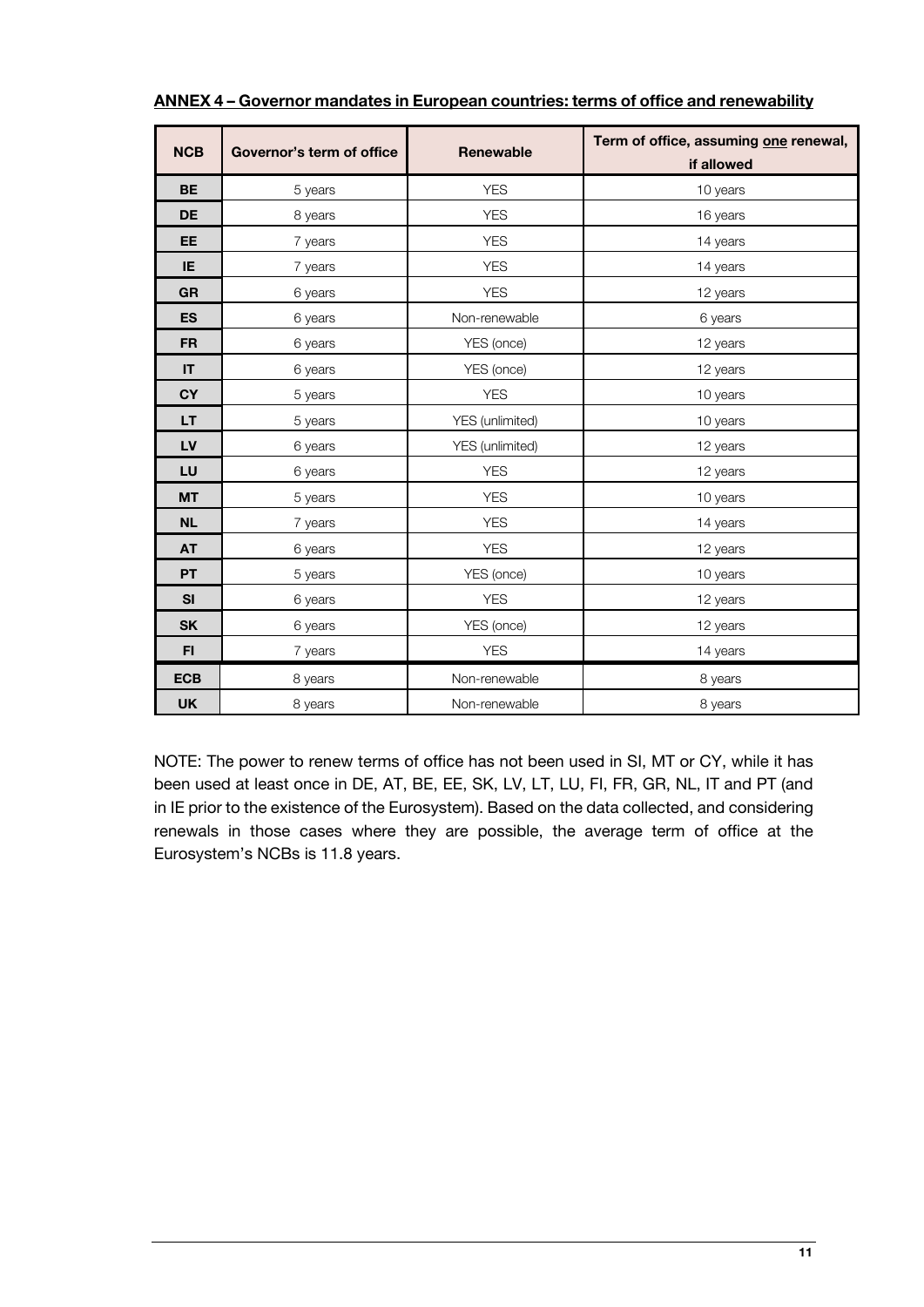# **ANNEX 5 - Code of Conduct for high-level European Central Bank Officials (2019/C89/03)**

The main points covered in the Code of Conduct for high-level European Central Bank (ECB) Officials are as follows:

- **Standards of ethical conduct:** officials shall observe the highest standards of ethical conduct and integrity. They are expected to act honestly, independently, impartially, with discretion and without regard to self-interest. They shall be mindful of the importance of their duties and responsibilities, shall take into account the public character of their functions and shall conduct themselves in a way that inspires ethical conduct within the Eurosystem, the European System of Central Banks and the Single Supervisory Mechanism, and maintains and promotes public trust in the ECB.

- **Principle of independence:** officials shall act independently and objectively in the interest of the Union as a whole, regardless of national or personal interest, and not seek or take instructions from EU institutions, bodies, offices or agencies, from any government of a Member State or from any other body.

- **Professional secrecy:** officials shall not disclose any information covered by the obligation of professional secrecy obtained in the exercise of their duties and responsibilities that has not been made public or is not accessible to the public except deliberately as part of the communication strategy of the ECB.

- **Separation of the supervisory function from the monetary policy function:** officials shall respect the separation of the ECB's specific tasks concerning policies relating to prudential supervision from its tasks relating to monetary policy, as well as other tasks.

- **Public appearances and public statements:** officials shall carry out their duties and responsibilities as, and consider themselves in public appearances to be, representatives of a high-level ECB body.

- **Relations with interest groups:** while maintaining the open, transparent and regular dialogue with representative associations and civil society required by the Treaty on European Union, officials shall at all times, and in particular in their interactions with interest groups, observe their independence and professional secrecy obligations, and the basic principles established in the Code of Conduct.

- **Declaration of Interests:** officials shall on an annual basis submit to the Ethics Committee, for assessment and onward submission to the President, a signed Declaration of Interests which shall include information about the member's previous occupational activity, private activities, official mandates and financial interests, as well as about the gainful occupational activity of their spouse or partner, that may raise conflict of interest concerns.

- **Conflicts of interest:** officials shall avoid any situation which may raise conflict of interest concerns. A conflict of interest concern arises where an official has personal interests that may influence, or may be perceived as influencing, the impartial and objective carrying out of their duties and responsibilities and also extends to, but is not limited to, their direct family members (any parent, child, brother or sister), spouses or partners.

- **Rules on private financial transactions:** officials shall comply with the material rules on private financial transactions laid down in the Ethics Framework of the ECB. It is recommended that officials place their investments under the control of one or more